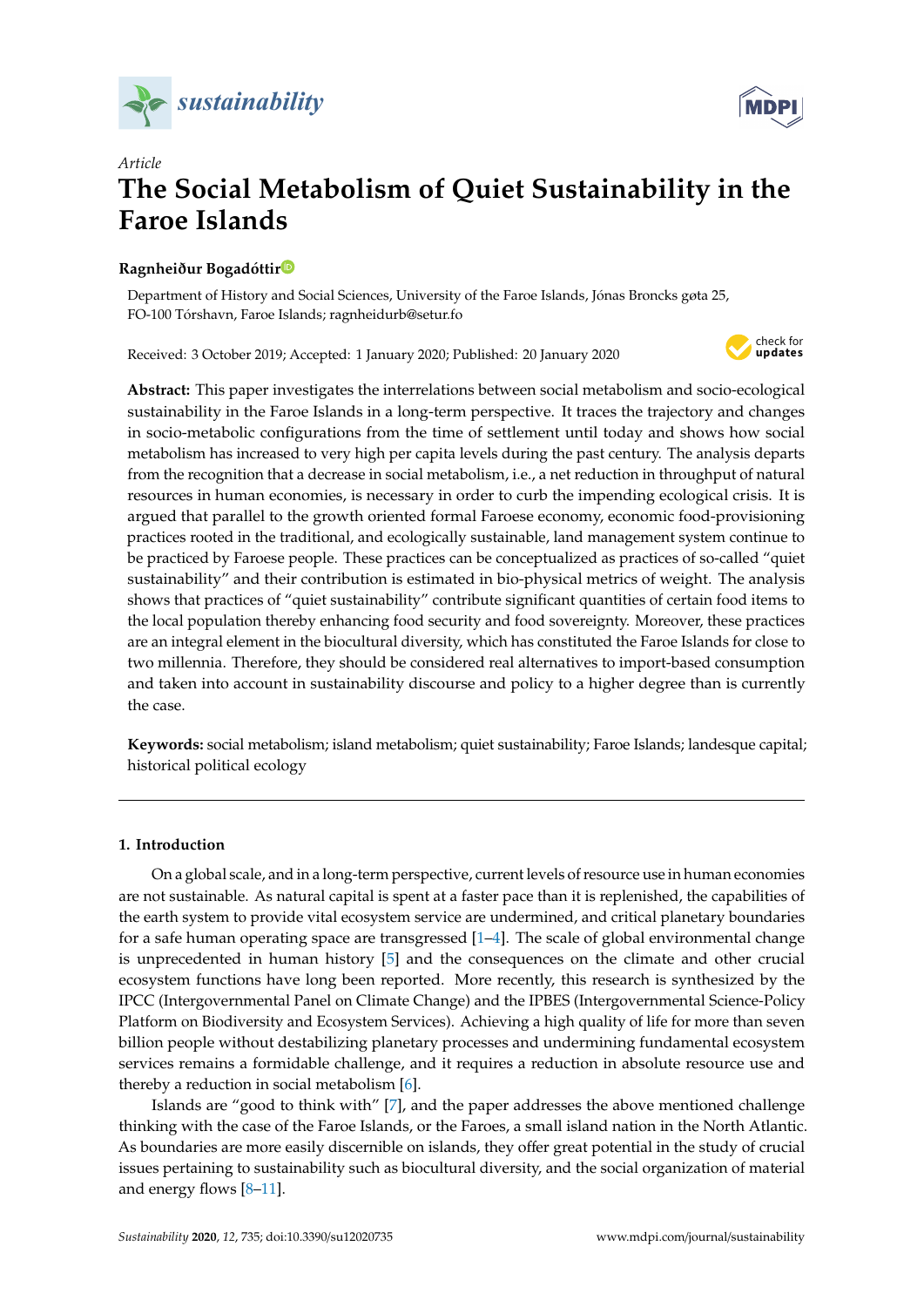This particular case study offers an opportunity to think about sustainability and human well-being by looking at social metabolism in the Faroes in a long-term perspective. It traces the emergence of an ecologically sustainable land management system from the time of settlement around 300 AD and identifies economic practices carried out by Faroese people today rooted in this system. It also briefly traces the emergence and development of industrial metabolism during the twentieth century. As has been shown to be the case for other island societies [\[12\]](#page-13-7), the Faroes experienced substantial transformations after the 1950s, which entailed increased resource dependence beyond the islands' geographical borders. The Faroese trajectory can be compared with the metabolic profiles of other small island states such as Iceland and Trinidad and Tobago, which have been described by Krausmann et al. [\[11\]](#page-13-6) as examples of high-income island economies with very specific resource use patterns. In the case of the Faroes, an export-oriented fishing industry (and in later decades also aquaculture) is driving very high, and increasing, levels of material and energy use per capita [\[13\]](#page-13-8). The geographical isolation combined with a metabolic profile of high-level resource extraction, and high dependence on imports, makes island societies vulnerable to economic and ecological flux. One extreme case to illustrate this point is Nauru, where phosphate mining devastated local ecosystems to a very large degree and where the social and cultural consequences of such devastation are evident [\[14\]](#page-13-9). To counter this development of increasing dependency, many island societies have consciously sought to reconnect their island economies to their natural systems, but such recoupling presents several challenges related to questions of resilience, vulnerability, and sustainability [\[12\]](#page-13-7).

#### *Social Metabolism, Biocultural Diversity, and Diverse Practices of Quiet Sustainability*

Reversing the trend of growing social metabolism without compromising human well-being is arguably the key challenge for sustainability science. While much focus remains on technological solutions, the cultural dimensions of sustainability are often neglected, together with the realization that the process of increasing social metabolism is also a process of increasing biodiversity and cultural loss. In other words, increasing social metabolism is very often a process of decontextualization [\[15\]](#page-13-10) and of biocultural homogenization [\[16,](#page-13-11)[17\]](#page-13-12) often entailing environmental and social injustices and tradeoffs [\[18\]](#page-13-13). As Rozzi [\[16\]](#page-13-11) has argued, in the context of global socio-environmental change, the world views, knowledge, and practices of sustainable cultures should be respected and eventually adapted through intercultural exchange. This article explores how practices rooted not in other cultures, but in an ecologically sustainable cultural past may be adapted, or reevaluated and enhanced in a modern, high-resource use context. In a recent review of Pacific small island knowledge-practice-belief systems, McMillen et al. [\[19\]](#page-13-14) argue that such systems include valuable insights on ecological processes and management of biocultural diversity relevant for resilience and adaptability, particularly regarding the effects of climate change. The argument put forward here is that such knowledge systems are not only crucial for adaptability to climate change, but also in mitigation. The recognition of the importance of traditional and indigenous knowledge in land and resource management is not new [\[20\]](#page-14-0) and is visible, for instance, in article eight in the Convention of Biological Diversity and the accompanying Akwé: Kon guidelines, but in most policy context it remains at the margin of mainstream development discourse. However, as the consequences of mainstream "development" become evident, the importance of nurturing and conserving local and culturally specific economic practices and habits is increasingly recognized.

In the following analysis, economic practices in the Faroes, rooted in the traditional land management system, are identified as practices of "quiet sustainability." Smith and Jehlicka [\[21\]](#page-14-1) have defined quiet sustainability as long-standing forms of food self-provisioning, i.e., the growing and sharing of food as common practices carrying environmental and social benefits, yet it receives little consideration in academic literature and policy discourse on sustainability. Practices of quiet sustainability are everyday practices with low environmental impacts. Such practices, in the Faroese context, can also be conceptualized as a form of diverse or alternative economic practice, as defined by Gibson-Graham [\[22\]](#page-14-2). From a physical perspective they are rooted in a traditional socio-economic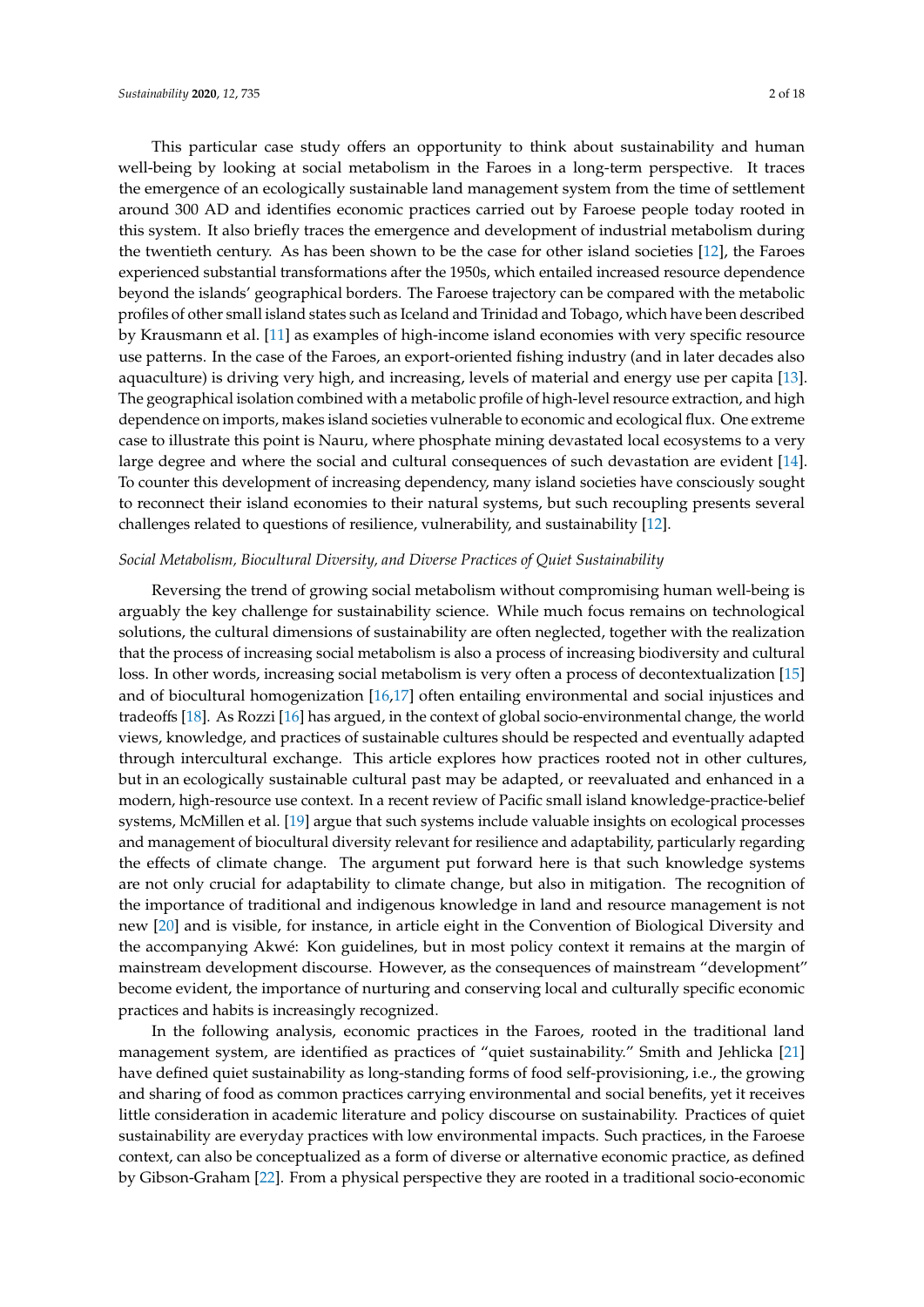system where nutrients and biomass were recycled, and which was primarily oriented towards local consumption and self-provisioning. From an ideological perspective, they are rooted in land management traditions, which were governed by a so-called limited-good world view [\[23\]](#page-14-3). These characteristics distinguish them from the economic practices and moral principles characterizing and organizing the growth oriented industrial metabolism of the Faroes.

In order to illuminate the distinctions between industrial social metabolism and the social metabolism of quiet sustainability, the analysis draws on theoretical discussions on socio-metabolic constellations/configurations, and the implications for long-term sustainability. Additionally, the analysis draws on theoretical insights from long-term socio-ecological research, environmental history, and historical political ecology, such as the concept of landesque capital [\[24](#page-14-4)[–31\]](#page-14-5), in order to investigate how different socio-metabolic configurations produce distinct forms of capital stocks, and the role of these capital stocks in resource flow path dependencies [\[32](#page-14-6)[–34\]](#page-14-7). One key insight gained from this body of research and literature is that humans can organize society and social metabolism in ways that contribute to both sustainability and equality. Accepting this proposition avoids the analytical confinement to the idea that there is a fundamental contradiction between human society and the natural environment [\[35\]](#page-14-8). Humans, however, can also organize social metabolism in ways that undermine the very ecological and social foundation of their (or others') society. Endeavors to establish and maintain balanced relations between environmental sustainability and social and economic equality are a central question in (historical) political ecology [\[36\]](#page-14-9), and the urgency of this question is becoming ever more apparent as both social metabolism and economic inequality are increasing [\[37](#page-14-10)[,38\]](#page-14-11). Such endeavors towards ecological sustainability and economic equity may arguably be seen as processes of "islanding" [\[39\]](#page-14-12): of perceiving, discerning, and negotiating the boundaries that define human–human and human–nature interrelations. One way of doing this, in practice, is to organize economies into separate spheres of exchange. The principle of separate spheres of exchange has been identified ethnographically in many cultures, and it has been suggested as a way to "insulate local sustainability and resilience from the deleterious effects of globalization and financial speculation" [\[40\]](#page-14-13). Departing from this point, the aim here is to identify and delineate distinct spheres or modes of social metabolism co-occurring on the Faroes. The implication is a deliberate emphasis on the fact that distinct modes of social metabolism do not only belong to certain historical time periods defined as metabolic regimes [\[41](#page-14-14)[,42\]](#page-14-15), but that such modes co-occur, and that people, in their daily practices, switch between socio-metabolic modalities [\[43](#page-14-16)[,44\]](#page-14-17). The fact that they are coeval is of relevance for sustainability science because it demonstrates that alternatives to unsustainable resource use patterns and strategies are already (quietly) present in society.

One of the traits defining practices of quiet sustainability is that they contribute to sustainability but without explicitly seeking to do so. These practices are thus already contributing to sustainability but are not counted as such. The main contribution of this article is to count some of these practices, and thereby make them count. In other words, to quantify the contribution of the people practicing "quiet sustainability" in the Faroes to highlight the relevance of these activities as already existing and potential forces of sustainability, and their importance to food security and food sovereignty in an island context.

#### **2. Materials and Methods**

The Faroe Islands are an island nation in the North Atlantic Ocean comprising 18 islands, 17 of which are inhabited. The population is approximately 51,000, and the land area is 1399 square kilometers. Ocean territory or EEZ (exclusive economic zone) is almost 274,000 square kilometers. The Faroes were probably first settled around 300 AD and became part of the Norwegian Kingdom in the 13th century. Together with Greenland and Iceland, the Faroes were under the Norwegian and later the Danish crown but gained Home Rule in 1948 and are a self-governing nation with extensive autonomous powers and responsibilities within the kingdom of Denmark. The Faroes are often popularly described as a welfare society of the so-called Nordic model, and GDP per capita ranks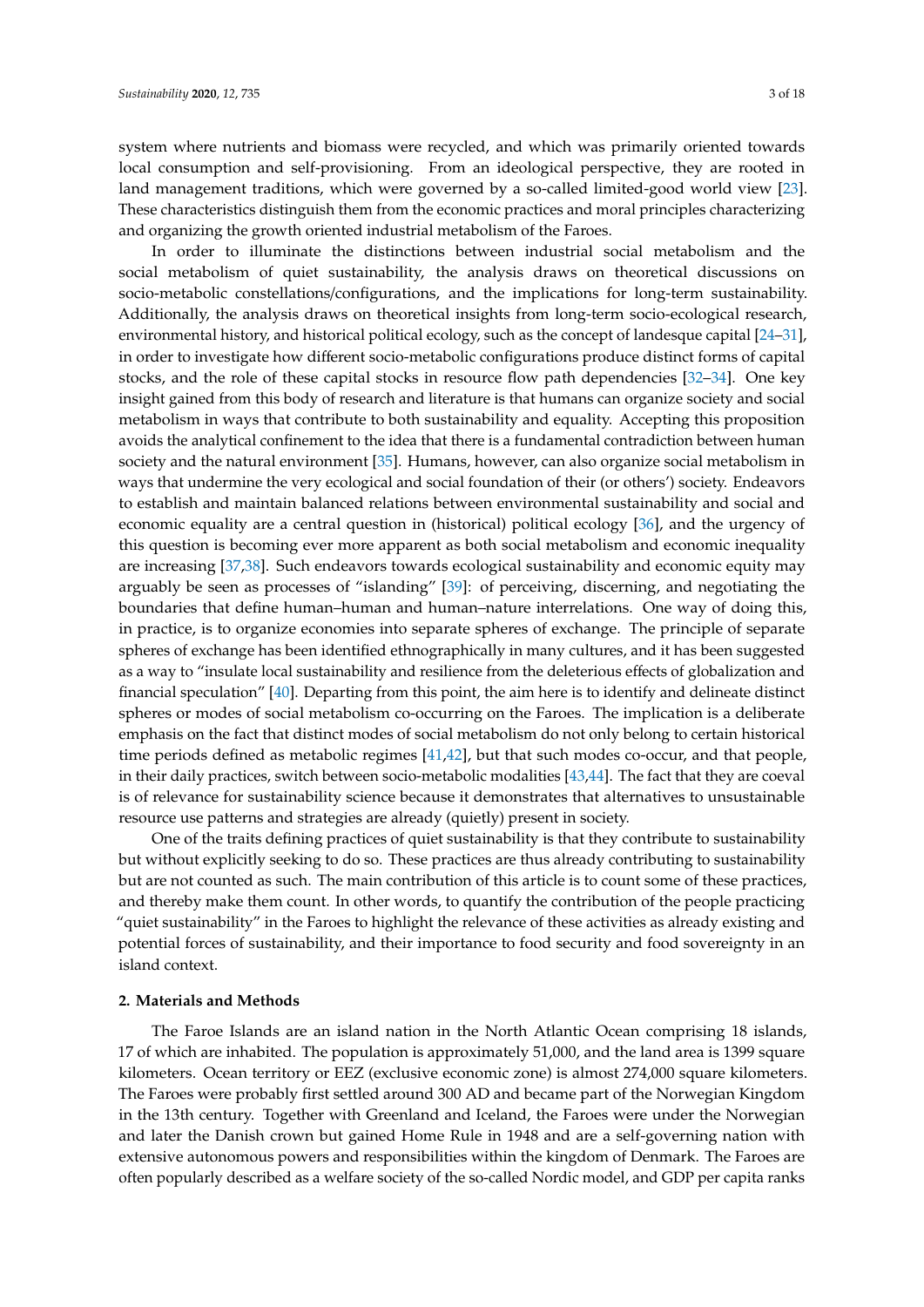among the highest in the world [\[45\]](#page-15-0). Fish has been the main export item for the past century, and fish products make out 90–95% of the export value.

As the primary ambition with this paper is an investigation of social metabolism in the Faroe Islands, it draws on methods and methodology in the field of social metabolism [\[46](#page-15-1)[,47\]](#page-15-2). While the official statistics agency of the Faroes produces much relevant statistical material, physical statistics are not prioritized, and this makes more established methods of material and energy flows, such as MEFA and MFA, less feasible. Regarding informal economic practices that would fall under the definition of "quiet sustainability," even those that contribute significant volumes of food, these are often classified as "hobbies" within Faroese administration [\[48\]](#page-15-3), and statistics are not available.

The methods used in this analysis have therefore been adapted to the specific context of the field and the aim of the study. To provide a metabolic profile and a schematic assessment of Faroese industrial metabolism, relevant statistical material has been collected from peer-reviewed literature and publicly available statistical records. The method used to make quantitative estimates of quiet sustainability practices has been to conduct searches in peer-reviewed literature, gray literature, and statistical records. In some cases, official statistics are available, for instance statistical records on the Faroese pilot whale catch go back to the year 1584 and are therefore among the best documented hunting practices in the world. For other alternative and traditionally rooted economic practices, information is more obscure and most of the data has been found in gray literature, mostly from government and agency reports. Data on fowling has been obtained through personal communication with experts in the field. The practices included in the analysis are therefore those where data were found to base estimates on. These practices were sheep rearing, potato cultivation, fowling, and whaling. This selection and methodological approach means that many other practices are excluded, such as the raising of geese, ducks, and chicken, other forms of hunting and gathering, and more.

The methodology also implies a gendered approach to the economy, emphasizing the male sphere and excluding food items that are mostly produced by women, such as various kinds of sausages made from the parts of sheep that are not meat. Likewise, limiting practices of quiet sustainability to food provisioning practices means excluding other traditional and essential provisioning strategies such as the production of yarn and clothes through the practices of spinning, weaving, and particularly knitting, which many Faroese women continue to engage in on a daily basis.

#### **3. Results**

#### *3.1. Industrial and Traditional Social Metabolism on the Faroes*

Prior to around 1950, Faroese society was sustained to a large degree by material and energy flows originating within its geographical borders. After 1950, as the Faroes have been increasingly incorporated into the wider and emerging extractive global economy and global food system, the size of material and energy flows crossing its geographical borders has increased dramatically. The Faroese economy is a very clear example of how inclusion into the global market and the development of an export-oriented industry, in this case fisheries, has led to growing per capita levels of material and energy use. During the 20th century total catch figures grew from an estimated 1200 tons in 1903 to more than 700,000 tons in 2017 [\[49\]](#page-15-4) (Figure [1\)](#page-4-0). Per capita, fish catches went from 80 kg in 1903 to almost 14 tons in 2017, corresponding to a 175-fold increase. A large proportion of this catch is exported, more than 500,000 tons in 2017, corresponding to more than 10 tons per capita. In the quarter century between 1993 and 2017 total physical exports grew from 176,000 tons in 1993 to 589,093 tons in 2017 [\[50\]](#page-15-5). Physical export in 2017 corresponds to more than 11 tons per capita. In comparison, physical export in the EU is approximately 1 ton per capita [\[51\]](#page-15-6).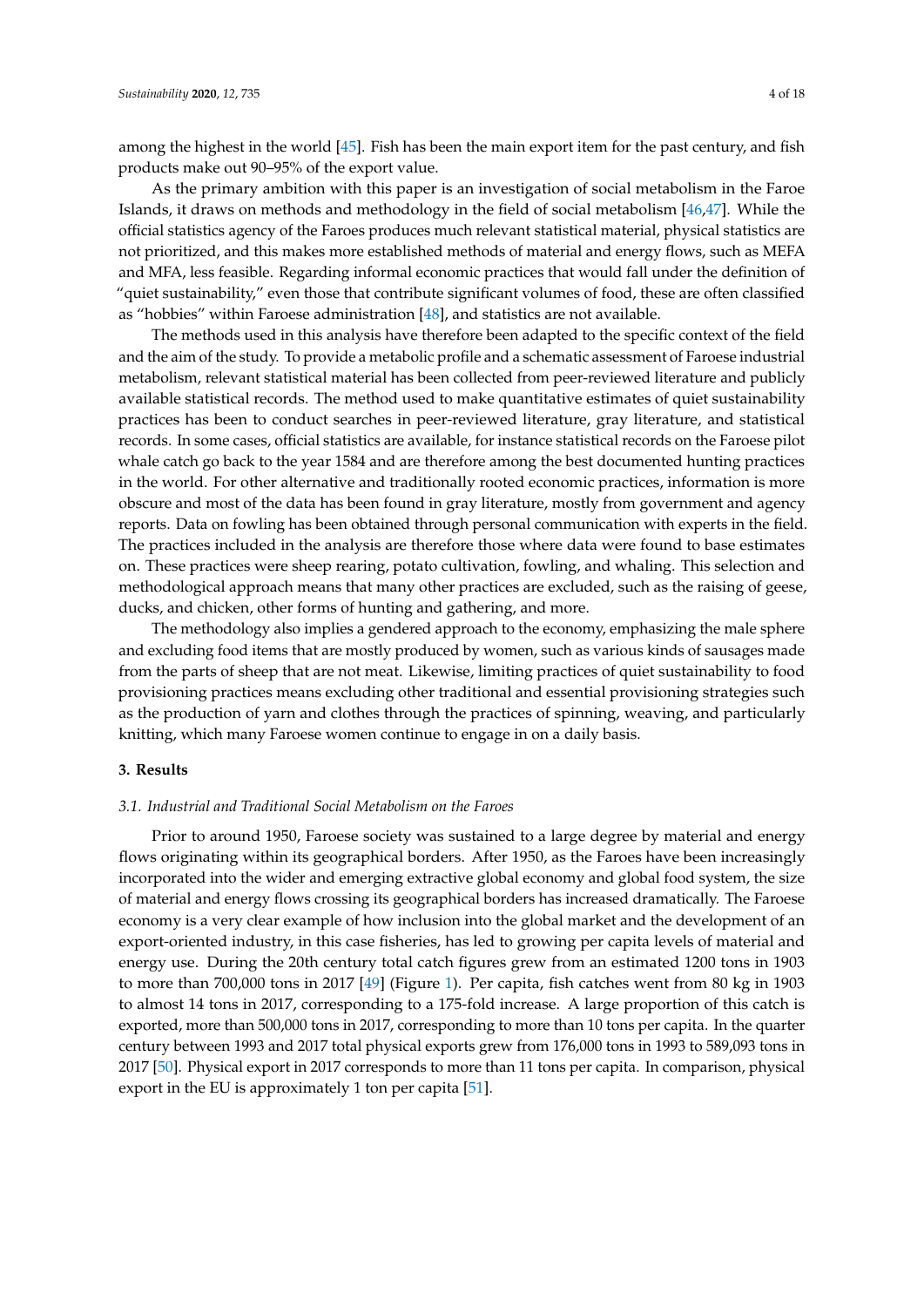<span id="page-4-0"></span>

Figure 1. Total Faroese fisheries catch in the century between 1903 and 2003. Adapted from Jákupstovu [\[49\]](#page-15-4).  $T_{\text{S}}$  from the reversion these high material standard of living in the living in the living in the living in the living in the living in the living in the living in the living in the living in the living in the living

The revenues from these high levels of export enable a high material standard of living in the Faroes, but as has been the case for many other island societies, it has also created dependence on imports to sustain basic human needs and modern economic functions [\[12\]](#page-13-7). Revenues likewise enable large investments and build-up of industrial infrastructure. Much of this infrastructure requires high levels of resource and energy use to be sustained and to maintain productivity, and the fossil fuel requirements of Faroese industrial fisheries are very high. Generally speaking, the energy efficiency performance of industrial fisheries has worsened over time [\[52\]](#page-15-7), and as fish stocks are becoming overexploited, greater effort and energy inputs are required. In 2018, the fishing fleet contributed 44% of total Faroese  $CO_2$  emissions from the burning of fossil fuels. Another 6% of emissions can also be attributed to the fishing fleet through the use of greenhouse gases in cooling systems and other industrial processes. Emissions from fisheries have increased from approximately 200,000 tons in 1990 to more than 500,000 tons in 2018 [\[53\]](#page-15-8). Export revenues similarly enable imports of all kinds of artefacts and consumer goods. Statistics on physical imports are not available, but statistical information on  $CO<sub>2</sub>$  emissions and waste production may be seen as indicators of a high import level, since most consumption goods and all fossil energy are imported. A portion of these goods accumulates in capital stocks (people, livestock, and infrastructure), and the rest dissipates into various kinds of pollution and waste.  $CO_2$  emissions were as high as approximately 20 tons per capita in 2017 [\[54\]](#page-15-9), and waste production in the same year was more than 1 ton per capita [\[55\]](#page-15-10). In comparison, the production of municipal waste in Europe was 486 kg per capita in 2017 [\[56\]](#page-15-11) (See Figure [2](#page-4-1) and Table [1\)](#page-5-0).

<span id="page-4-1"></span>

**Figure 2.** Growth in greenhouse gas (GHG) emission in CO2 equivalents and total physical exports since the early 1990s. Source: Statistics Faroe Islands and the Faroese Environment Agency. since the early 1990s. Source: Statistics Faroe Islands and the Faroese Environment Agency. Figure 2. Growth in greenhouse gas (GHG) emission in CO<sub>2</sub> equivalents and total physical exports

in Figures [1](#page-4-0) and [2\)](#page-4-1) attest to the increasing flows of exhaustible resources required to sustain these  $\frac{1}{2}$  industrial processes and the resulting net increase in social metabolism industrial processes and the resulting net increase in social metabolism. The dramatic increase in  $CO<sub>2</sub>$  emissions and in fish biomass extracted from the sea (illustrated industrial processes and the resulting net increase in social metabolism.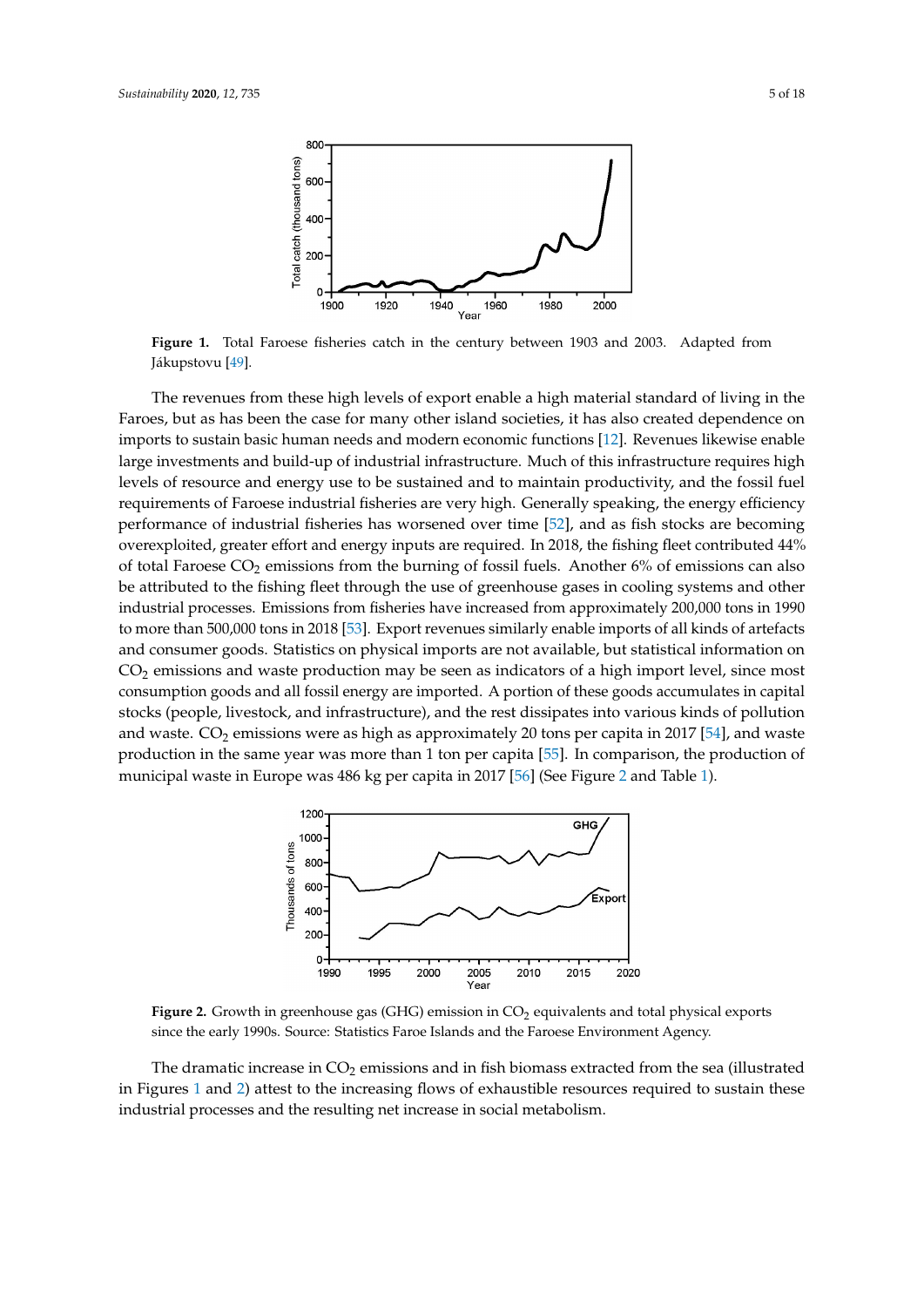| Indicator                                    | Faroe Isl. | EU  | World |
|----------------------------------------------|------------|-----|-------|
| Population density (people/km <sup>2</sup> ) | 36         | 118 | 51    |
| $CO2$ emission per capita (tons $CO2/year$ ) | 20         |     | 5     |
| Waste generation per capita (kg/day)         | 2 g        | 13  |       |

<span id="page-5-0"></span>**Table 1.** Socio-metabolic characteristics of the Faroe Islands for European and global comparison for the year 2017.

Sources: Environment Agency of the Faroe Islands, Eurostat, and the World Bank.

The argument pursued in this paper is that the informal or diverse economy, carried out by people engaging in practices of "quiet sustainability," should not be ignored or neglected as part of the solution to the sustainability challenges of reducing greenhouse gas emissions, and more generally, of reducing net social metabolism, as well as of conserving and enhancing biodiversity. Dominant discourses on economy and sustainability in the Faroes are governed by an ideology of growth, an ideology that is in turn materializing in growing social metabolism. However, alongside or parallel to this "real" industrial economy is the alternative or diverse economy, which is arguably governed by different logics and moral principles. The practices associated with the alternative economy are not necessarily framed as sustainable, often quite the contrary, they are considered backward and unnecessary. Informal and non-commercial food provisioning practices are not seen as alternatives to industrially based production and consumption, and they are mostly either ignored or neglected in policy and physical planning. Many of these practices of quiet sustainability in the Faroes are rooted in the traditional land management system.

The system and cultural principles organizing traditional Faroese society and social metabolism is often referred to as the infield/outfield system. The cultivated infields surrounding the villages were cleared and marked from the outfields with stonewalls and were used to produce hay for winter fodder for the cows. It has been estimated that around 85–90% of the infield was used for making hay [\[57\]](#page-15-12). The remaining plots were cultivated with barley and swedes. Manure was collected and used in the barley plots that were worked using the practice of *reinavelting* (Faroese words in this text are in italics). This form of tilling, using only hand power, improved the productivity of the land and increased grass yields in the following years. The practice of *reinavelting*, first mentioned in historical sources from the 17th century, seems to have been a method exceptionally well adapted to the Faroese geography and climate to grow barley under very limiting climatic circumstances, to avoid soil erosion, and for improving the quality of the soil [\[58\]](#page-15-13).

The outfields were used for grazing. Sheep grazed all year round, and the cattle grazed from around May or June until October and were kept in the byre during winter. Based on the information in farmers journals and other historical material, Guttesen [\[57](#page-15-12)[,59–](#page-15-14)[62\]](#page-15-15) has suggested that dairy production constituted more than 40% of caloric intake. Imported grain made up close to 25%, and locally grown grain made up 8%. Although sheep rearing and sheep products had high cultural prestige, it contributed less than 20% to the diet, and fish was only 8%. These staple food items were supplemented with whale, seal, and seabird. The percentages presented above should of course be taken with caution, and there will have been significant variety during different time periods and in different geographic locations in the islands, but it underlines the importance of dairy production for food security in traditional Faroese society. Trade with the outside world was, however, always an element of the Faroese economy. In return for fish and/or wool products, the Faroese imported grain, which was a staple in the Faroese diet, timber, which was always in shortage on the treeless islands, soapstone, and a number of luxury goods [\[63\]](#page-15-16).

In many respects, Faroese society, from settlement and up until around 1800 can be seen as an example of a steady state economy. After settlement, the population is believed to have steadily increased up until around 3000–4000 people and to have remained stable for the next five centuries. The land, and what it produced, was divided and organized in units of value, which ultimately measured the material stocks and flows comprising Faroese society in *mørk, gyllin* and *skinn. Mørk,*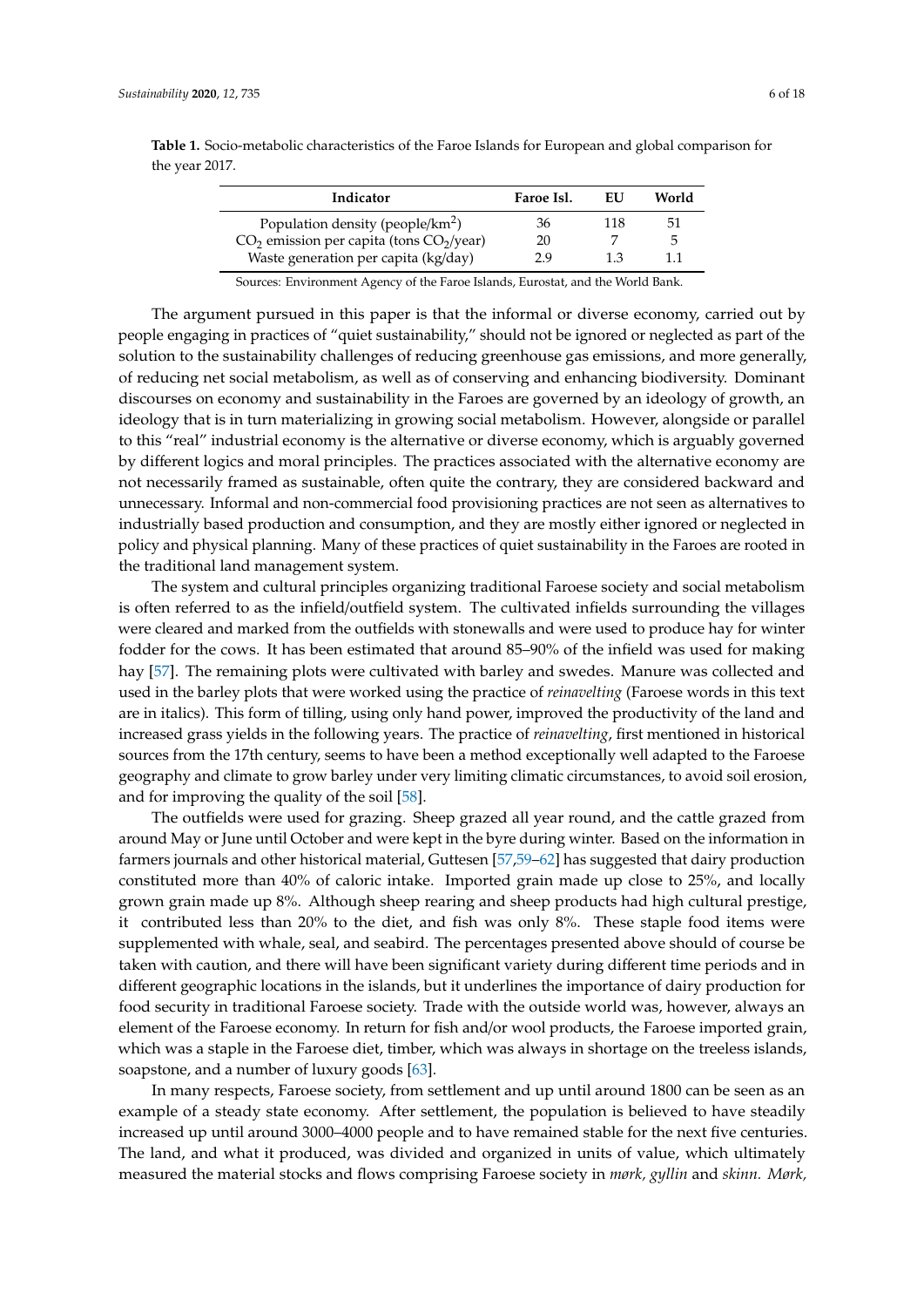*gyllin* and *skinn* were traditional measures of land area, weight, and value, and they continue to govern traditionally rooted food provisioning practices. One *mørk* is 16 *gyllin*, and one *gyllin* is 20 *skinn*. One *skinn* was the value of a sheepskin, and one *mørk* of land could sustain between 40 and 48 sheep. Half a *mørk* was the minimum requirement to sustain a family. As all land and resources were measured according to this system, the total number of *mørk* was the calculated and culturally negotiated carrying capacity of traditional Faroese society [\[64\]](#page-15-17).

## *3.2. The Sustainable Roots of Current Faroese Land Use Management Practices*

From a long-term socio-ecological perspective, it makes sense to divide Faroese history into three periods. The first period runs from the initial settlement of the islands around 300 AD and up until around 1300 AD, when the so-called Sheep Letter *Seyðabrævið*, a royal decree dating to 1298 AD, codified land management practices that came to dominate and regulate Faroese society during the following centuries and largely into the modern period. The third period is the period of modernization setting off around 1800 and during which Faroese society and economy underwent fundamental changes, going from an agrarian regime to an industrial regime.

It is uncertain when the Faroes were first settled and by whom, but archaeological evidence dates settlement back to around 300 AD. During the 8th and 9th centuries, historical records document the arrival of Norse migrants who brought with them their agricultural and cultural traditions. The first settlement period indicates a larger reliance on the hunting of seals, whales, seabirds, while the grazing lands were used as a common-pool resource to manage herds of sheep, cattle, and pigs [\[65](#page-15-18)[,66\]](#page-15-19). Around 1300, there is evidence of a restructuring of land management and the establishment of the so-called infield/outfield system. Analyses of the historical ecology of the Faroes have shown that the Faroese adopted a distinct approach to economy and land management early on, investing in landesque capital that improved agricultural yields and largely avoided deterioration of grazing lands [\[67\]](#page-15-20). The infield/outfield model also governed sustainable catches of wild seabirds and fish, whale, and seal, thus creating a sustainable cultural landscape.

The Sheep Letter probably reinforced and formalized the control of resources by the landowner elite, allowing regulation of resource exploitation and enforcing certain restrictions on the access to common resources. These management practices were remarkably efficient in avoiding so-called "tragedies of the commons," and the management system must be defined as a successful commons governance regime [\[68](#page-15-21)[,69\]](#page-16-0). To acknowledge this achievement should not be understood as any kind of glorification of traditional Faroese society as these management practices entailed economic and social inequalities. Social power, hierarchy, and access to resources was intimately associated with land ownership. However, although the system manifested inherent social differences between people, there is evidence that people are likely to have had adequate access to food regardless of their social status [\[69\]](#page-16-0). Everyone also had the right to cut peat, which was the only fuel source in the Faroes [\[63\]](#page-15-16). Nevertheless, there were also periods of starvation. The reliance on a variety of food sources and production systems (herding, hunting, gathering and cultivation) made Faroese society relatively resilient, but when one or more of these sources failed, and it co-occurred with insufficient imports of grain, people starved. One such period was reported for the years 1808 and 1809 when the grain harvest was poor, fish catches were limited, and there were no pilot whale catches for a period of many years.

## *3.3. From an Agrarian to an Industrial Socio-Metabolic Regime*

In 1801 the population had reached 5000 people and systematic efforts to change the traditional production system were pushed by the colonial authorities in order to intensify and increase production. The introduction of potato cultivation (which eventually replaced barley cultivation and the practice of *reinavelting*), the appropriation of tracts of the outfields for cultivation, and the systematic attempts to establish an export-oriented fishing industry were colonial projects, which were met with considerable local protest and resistance [\[70,](#page-16-1)[71\]](#page-16-2). With the changes occurring during the 19th century, with a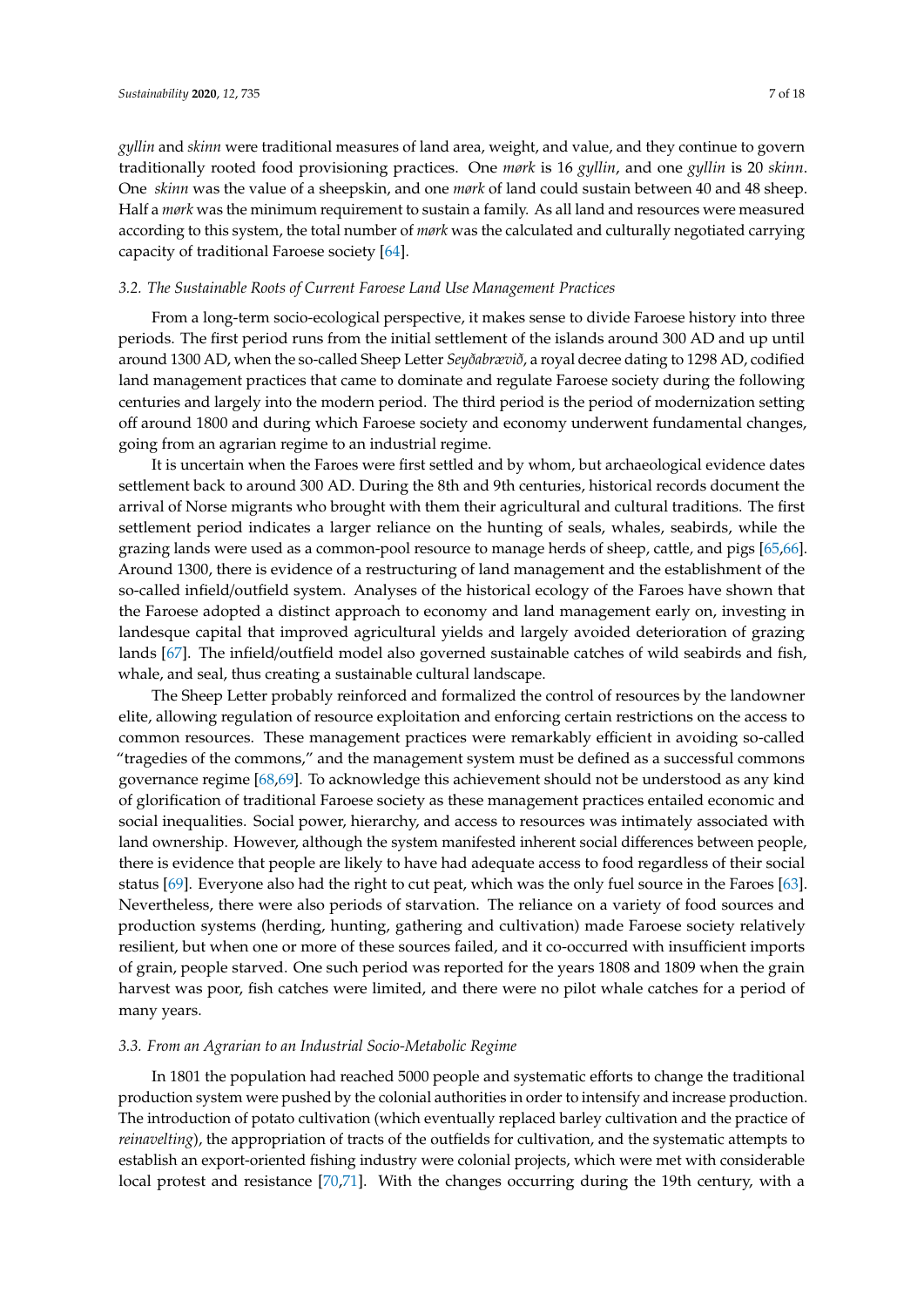considerable portion of the outfields taken into cultivation, the traditional balance between the infield and the outfield was disrupted. The new cultivated plots were the so called *traðir* and the people who cultivated them emerged as a new social category of people, *traðarmenn* (men of the cultivated plot), formerly landless people, who were now able to feed themselves. This social category did not have access to the outfield grazing areas and other land-based resources, but fishing was open-access and everyone also had rights to whale meat. The cow was still the crucial element in food security, and one cow per family or one cow between two families, supplemented with fishing and potato cultivation, provided the required caloric base for poor families. The *traðir* may be seen as a form of urban gardening developing during the 19th century and as a source of resilience for long-term urban food security [\[72,](#page-16-3)[73\]](#page-16-4).

Although, as has already been stressed, this traditional land and resource management system is not considered part of the "real" formal economy, it continues to operate alongside the industrial system, and it continues to provide people with food and other services. Only two food provisioning practices in the Faroes have become fully industrialized and mechanized; fisheries and dairy production. The traditional form of fishing in the Faroes was *útróður*, which was carried out in wooden oar boats. Cod fishing, for instance, was typically carried out in wooden boats fitting eight rowers *áttamannafar*, and resources from the sea were common and open access [\[63\]](#page-15-16). Fisheries became the main industry in the Faroes during the 20th century, but the practice of *útróður*, that is, small-scale coastal fisheries, has continued, both as a commercial practice and as a household and community food provisioning practice. In a census of the Faroese population carried out in 2011, 28% of Faroese households were reported to have access to a boat [\[74\]](#page-16-5). There is little doubt that *útróður* and other non-commercial and informal modes of food provisioning and distribution contribute significantly to the Faroese diet, but making estimates is difficult, so it is not included in this analysis. However, with the commercialization and marketization of fisheries, direct access to fish has declined for some groups or sections of people in the Faroes. Paradoxically, although catch figures have increased dramatically during the past century, direct access to fish has been reduced.

While the industrial exploitation of the marine environment is largely oriented towards export, industrial agriculture is oriented towards supplying the local Faroese market. Dairy production is the only part of Faroese agriculture that has become fully commercialized and incorporated into the formal market economy. Dairy production in the Faroes was 148 L per capita in 2017 or 0.4 L per day per capita, corresponding well with daily recommended intake. The Faroes are therefore more or less self-sufficient in this respect, but production has become centralized with fewer and fewer producers and more mechanization, and increasingly dependent upon imported feed and fossil energy. From a biodiversity perspective, industrialization has entailed a replacement of endemic livestock breeds with imported breeds suited for industrial milk production. Endemic breeds were smaller and better adapted to the Faroese landscape [\[75\]](#page-16-6), and contributed to the improvement of grazing pastures.

#### *3.4. Quantifying Practices of Quiet Sustainability*

The resource management practices and principles that have co-evolved from the human–nature interaction on the Faroes throughout the centuries have proven remarkably resilient. Allowing flexibility and building on intimate local knowledge, these community level management systems continue to benefit Faroese people today [\[69\]](#page-16-0). The practices, or habits, descending from this system are visible in the daily practices of quiet sustainability in the Faroes; the cultivation of potatoes and rhubarb in gardens or *traðir*, sheep rearing, fowling, and hunting. These are all practices that a large proportion of Faroese people engage in, some on a daily basis, others less frequently. More than 70% of the population have been reported to have "supplemented food source available" [\[74\]](#page-16-5), indicating that a very large percentage of the population engage in self-provisioning food practices or at least benefit from them. It is outside the scope of this paper to estimate the total production of "quiet sustainability" practices in the Faroes. In the following, estimates are made for selected informal economic practices and results are summarized in Table [2.](#page-8-0)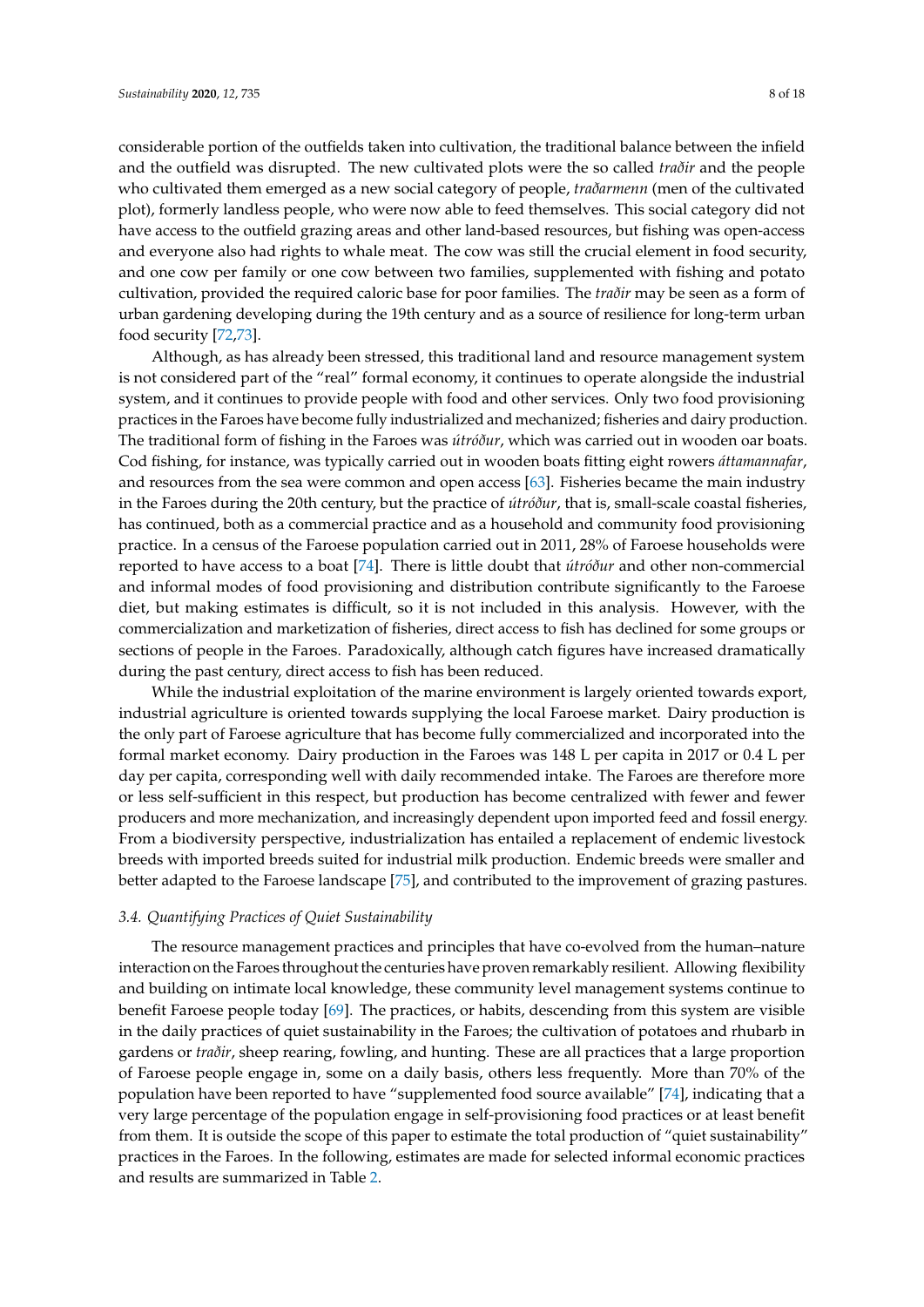| <b>Food Category</b> | Total Amount <sup>1</sup> | Per Capita         |  |
|----------------------|---------------------------|--------------------|--|
| Sheep                | 900 tons                  | $18 \text{ kg}$    |  |
| Potatoes             | 700 tons                  | $14 \text{ kg}$    |  |
| Sea bird             | 70 tons                   | $1.4\ \mathrm{kg}$ |  |
| Whale meat           | 186 tons                  | $3.6 \text{ kg}$   |  |
| Whale blubber        | $167$ tons                | $3.3 \text{ kg}$   |  |
| Total                | $2023$ tons               | 40.3 kg            |  |
|                      |                           |                    |  |

<span id="page-8-0"></span>**Table 2.** Estimated contribution of informal food provisioning practices. Figures refer to estimated average annual production during the past decades and do not refer to any specific year. Per capita calculations are based on a total population figure of 50,000 people.

<sup>1</sup> Sources to the figures are provided in the text.

#### 3.4.1. Sheep Rearing

Sheep rearing in the Faroes is to a large extent still based on the principles codified in the Sheep Letter more than seven centuries ago. Sheep rearing is largely non-commercial and organized by community or kinship, and sheep meat is not exported but consumed locally. The most commonly quoted figures on sheep numbers in the Faroes is that there are 70,000 mother sheep, and that 50,000 sheep are slaughtered every year. There are historical sources indicating higher numbers of mother sheep in earlier periods. 18th and 19th century sources mention figures of 75,000, 96,000 and 100,000 mother sheep [\[48\]](#page-15-3), but changes in the volume of production have not been dramatic. Traditionally, sheep were vulnerable to drastic climatic conditions, severe winters, or particularly devastating storms. While climatic conditions still affect the mortality rate of sheep in the outfield, other factors affecting mortality have been minimized. Use of medication and winter feeding has lowered mortality. The lowered mortality means that more sheep graze in the outfield, especially during the winter period, which in turn increases pressure on the grazing areas resulting in soil erosion and deteriorating quality of the pastures [\[76\]](#page-16-7). In summary, while production is perhaps the same or higher than in previous periods, it is increasingly dependent upon imported animal feed. In addition, as a result of the increasing pressure placed on the pastures, the bio-productive capacity of the land is eroded, undermining the potential for future sustainable pastoral food production. As has been shown in other cases of agricultural industrial intensification, the increase in production can entail negative sustainability consequences, both locally and in other territories [\[77\]](#page-16-8). The estimated yearly production of sheep meat is around 900 tons, corresponding roughly to around 18 kg per capita [\[78\]](#page-16-9).

#### 3.4.2. Cultivation (Potatoes)

Traditionally, the main crops cultivated in the Faroes were barley and swedes (brassica), but from the 19th century potatoes became the staple and more or less replaced other crops. It is difficult to assess how large formal and informal cultivation of potatoes is, but commercial potato production is limited. Many people keep their own potato fields in their gardens, for example, or in infield plots. A few farmers cultivate and sell potatoes, but locally produced potatoes cannot be produced at a lower cost than imported potatoes. It is estimated that around 700 tons of potatoes are cultivated every year, corresponding to around 20% of total potato consumption, while the rest is imported [\[78\]](#page-16-9).

#### 3.4.3. Fowling

Seabirds and seabird eggs were a significant supplement to the traditional Faroese diet, particularly on islands that had bird cliffs and were so-called birdplaces known as *fuglapláss* in Faroese. The species that were harvested were most commonly Atlantic puffin (*Fratercula arctica grabae*) and common guillemot (*Uria aalge*). However, numbers have declined drastically. It is believed that the numbers of guillemot on the island of Skúvoy were as many as two million in the 1950s. Today, it is estimated that only around 180,000 guillemot nest in all of the Faroe Islands. The reasons for the decline are debated, but local communities have, in some cases, significantly reduced or totally banned harvesting of some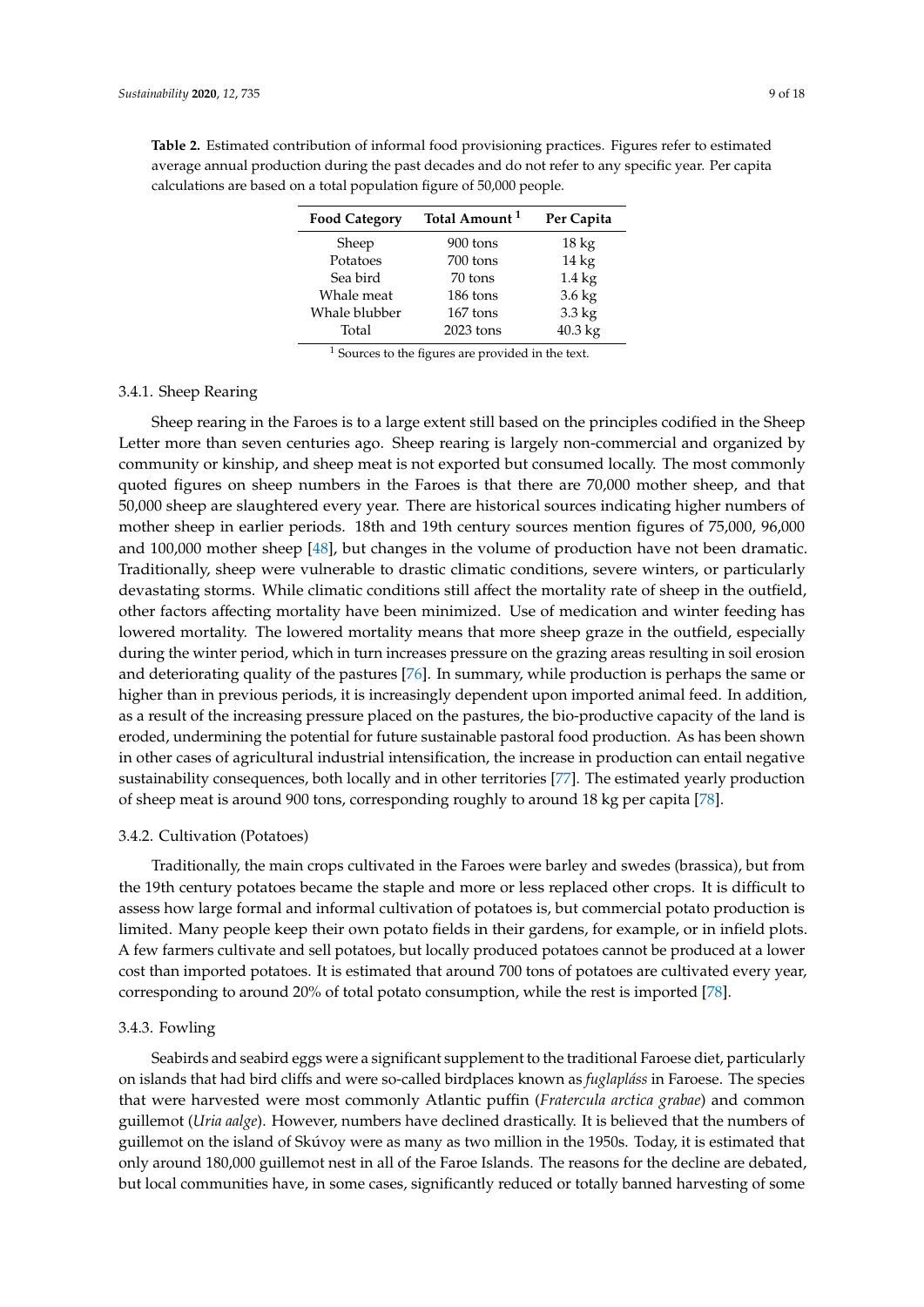seabird species. The most commonly harvested seabird today in the Faroes is the northern fulmar (*Fulmarus glacialis*). Fulmar eggs are harvested on the bird cliffs on some islands, and this harvest is regulated through the traditional land management system. As the young fulmars leave the bird cliffs in autumn for the first time and are not yet able to fly, they can be more or less picked out of the sea from a boat. Since the young fulmars are at sea, they have entered the commons and the catch is not regulated. No reliable statistics are available, but an estimate of total seabird catch in 2007 (including fulmar, puffin, guillemot, northern gannet, and more) was approximately 140,000 birds [\[79\]](#page-16-10). If every bird provided on average half a kg of food, the total contribution would be 70 tons or 1.4 kg per capita.

## 3.4.4. Whaling

Whale meat has most likely been consumed in the Faroes since the time of settlement, and community organized hunting of pilot whales has continued on the Faroes till this day. The fact that whale drives and distribution of whale catch is mentioned in the Sheep Letter indicates that the practice of pilot whale hunting or *grindadráp* goes back to at least the 14th century. Historical documentation and statistics of *grindadráp* catches go back to 1584, making it one of the best documented hunting practices in the world. The whale species hunted by the Faroese is the long-finned pilot whale (*Globicephala melas*). When a pod is spotted close enough to the coast, the whales are driven ashore and killed on the beaches. Pilot whales are not considered a threatened species by the IUCN (International Union for Conservation of Nature), but because of environmental and animal rights concerns, the practice of *grindadráp* has been highly controversial since the mid-1980s. In spite of this, the Faroese have so far continued the food provisioning practice of *grindadráp*. The size and distribution of a whale catch is measured in the traditional unit of *skinn*, and during the past two decades, the yearly average size of the whale catch has been approximately 4900 *skinn*. Using the *skinn* value of 38 kg for meat and 34 kg for blubber proposed by Bloch and Zahariassen [\[80\]](#page-16-11), this can be calculated into an average annual contribution of 186 tons of whale meat and 167 tons of blubber.

## **4. Discussion**

Even if the figures listed in Table [2](#page-8-0) represent only a part of alternative local food provisioning practices, their contribution is significant. Adding together the sources of meat (sheep, pilot whale meat, and sea bird), the estimated annual amount of meat per person is 23 kg, corresponding to the world average annual meat consumption per person in 1961 [\[81\]](#page-16-12). Globally, meat consumption has surged, particularly in the more affluent regions of the world, and reached 43 kg per person in 2014. Current levels of meat consumption in the Faroes are very high, but returning to a local and more marine-based diet would bring both health and environmental benefits [\[82\]](#page-16-13). At the same time, local consumption of fish has probably declined and has to a large degree been replaced with imported meat. Considering the nutritional value of fish and the declining access to this local resource, it is mind provoking to reflect on that fact that if every Faroese inhabitant was provided with half a kilo of fish per day every day of the year, this amount would still only make out little more than 1% of what the total Faroese industrial fisheries catch. From a human health perspective as well as from a sustainability perspective, the consumption of locally caught fish should be encouraged. Here the framework of quiet sustainability can guide policy initiatives to re-evaluate and support traditional and alternative principles of resource distribution, such as informal and traditional food networks and forms of sharing, rather than continuing the process of increased marketization of local (marine) resources.

While the contribution of meat and fat is significant, the food items listed in Table [2](#page-8-0) provide only a few percent of the necessary caloric requirements of the Faroese population, to say nothing of modern dietary preferences for food items exotic to the Faroes such as fruits and vegetables. The results in Table [2](#page-8-0) also show that although potato production is relatively large (around 20% of total consumption), the Faroese agricultural landscape is almost exclusively used for meat and dairy production and very little space is dedicated to cultivation of food crops for direct human consumption. This pattern reflects the traditional land use described in the previous sections, where imported grain was an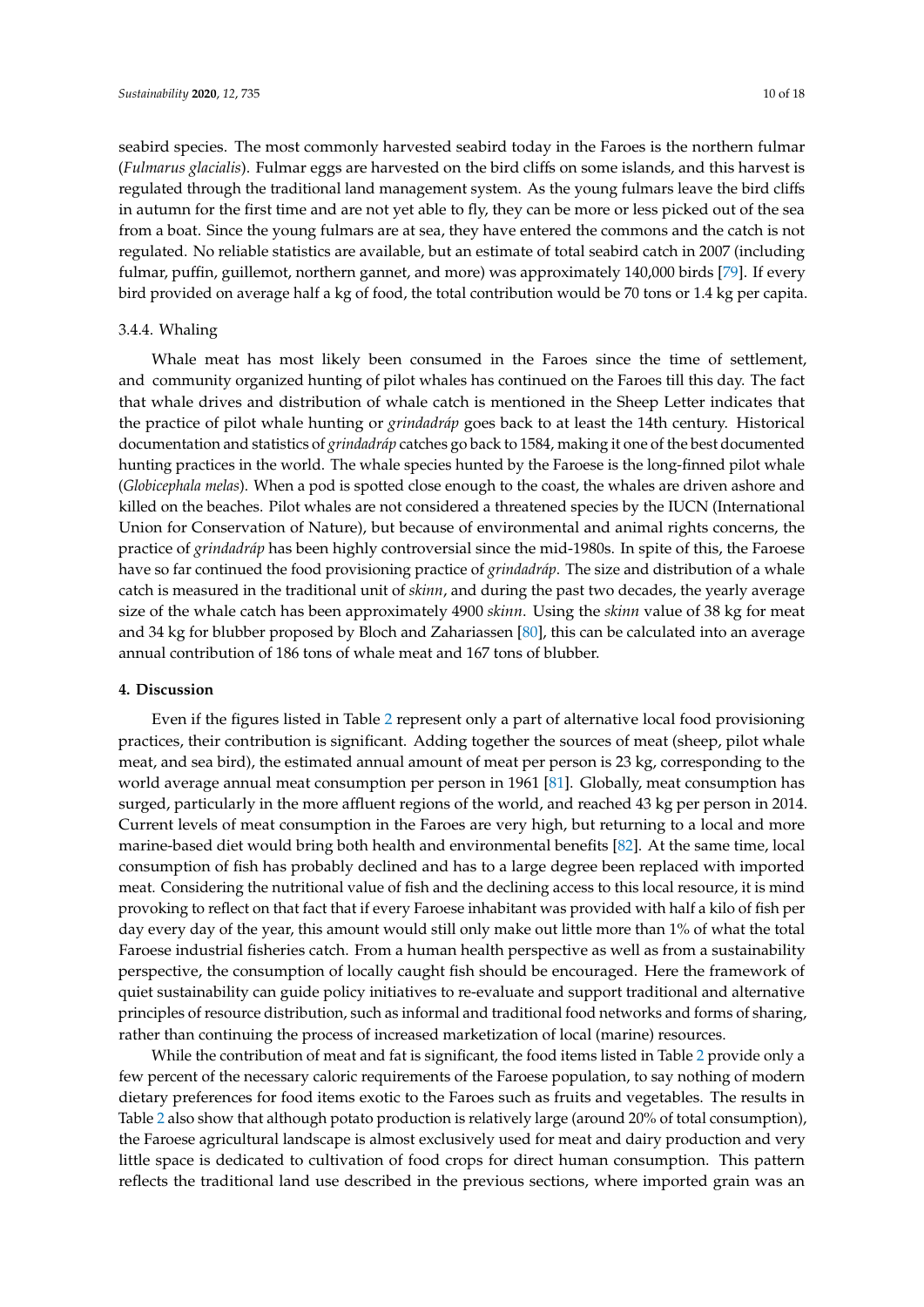integral element in the traditional Faroese economy and diet, supplemented with local grain and brassica production. While local meat and dairy production has remained relatively stable into modern times, cultivation of food crops for human consumption has probably decreased. Many people still keep a potato plot, but recently there have also been attempts, both commercial and non-commercial, to introduce new crops and cultivation practices and to reintroduce traditional practices in order to increase local production of vegetables and grains. New initiatives more in line with mainstream global sustainability discourses are also emerging. For instance, urban gardens of a more metropolitan appearance than the common potato and rhubarb gardens are popping up, and locally produced food is increasingly promoted as sustainable, healthy, and of a higher quality than imported food. Here, the Faroese case can be seen in comparison to another island study of dietary change and quiet sustainability practices. In their study on the Greek island of Samothraki, Petridis and Huber [\[83\]](#page-16-14) (p. 263) propose to reinforce the sustainable elements of traditional practices by "associating them with values that find resonance within the community, such as health, localness, and quality." In the Faroese case this strategy has been successful, at least to some extent. One particularly interesting example is the member group called *Veltan*, an initiative on the Faroese island of Sandoy, where a group of community members have organized themselves around the ambition to cultivate and grow vegetables, and also to preserve and build new knowledge. *Veltan* members produce food for their own household, and production is also commercial aiming to provide the Faroese market with local produce. Some of the recent initiatives can be seen as elements of purposive transitioning and of enhancing resilience and local production, but not necessarily with ecological sustainability as a primary goal. As in Samothraki, the desire for healthy, local, "organic" food may be a promising avenue for sustainability transitions of the food and land management system.

Another aspect of traditional food production, or quiet sustainability practices, which becomes evident in the analysis, is the fact that production has remained relatively stable during the past century even if population grew more than three-fold. The number of sheep has remained relatively stable, as have whale catches. Catches of sea bird have probably decreased, but this is mostly a result of the dramatic global decline in seabird. This characteristic of agricultural food provisioning practices in the Faroes may be contrasted with the changes occurring in the exploitation of the marine environment in the export-oriented industrial fisheries (and aquaculture), where production has increased dramatically, both in absolute numbers and per capita. In the Faroese case, two distinct spheres of social metabolism are arguably discernible in the differences between industrial and export-oriented production, and food provisioning practices that are oriented towards local production and distribution. Moreover, these distinct modes of social metabolism are producing very different cultural landscapes. The industrial metabolism of the Faroes consists of large material and energy flows, and further investments in industrial capital stocks, i.e., infrastructure, serve to reinforce a process of increasing metabolism that cannot be considered viable, at least not in a long-term perspective, and neither does it comply with the official sustainability goals of the Faroese Government. (The Faroese government has signed the Paris agreement and the Faroese parliament also in 2009 unanimously voted for passing a resolution to reduce greenhouse gas emissions by at least 20% relative to the 2005 emissions level in the decade between 2010 and 2020. In spite of these intentions, greenhouse gas emissions have increased by almost 10% relative to the 2005 emissions level.) In other words, maintaining this industrial landscape requires an ongoing and unsustainable flow of resources.

In contrast, traditional social metabolism in the Faroes produced a sustainable, diverse, and bio-productive landscape. The traditional Faroese land and resource management system presented in the previous section enhanced the bio-productive potential and capacity of the land to continually provide vital ecosystem services. This success was partly based on the ongoing investment in appropriate capital stocks including so-called landesque capital. The concept of landesque capital has been developed within the field of historical political ecology and may be understood as a specific form of capital stock, i.e., "enduring, non-alienable anthropogenic modifications of landscapes that increase physical productivity per unit of space" [\[84\]](#page-16-15). It enables an analytical discussion and separation between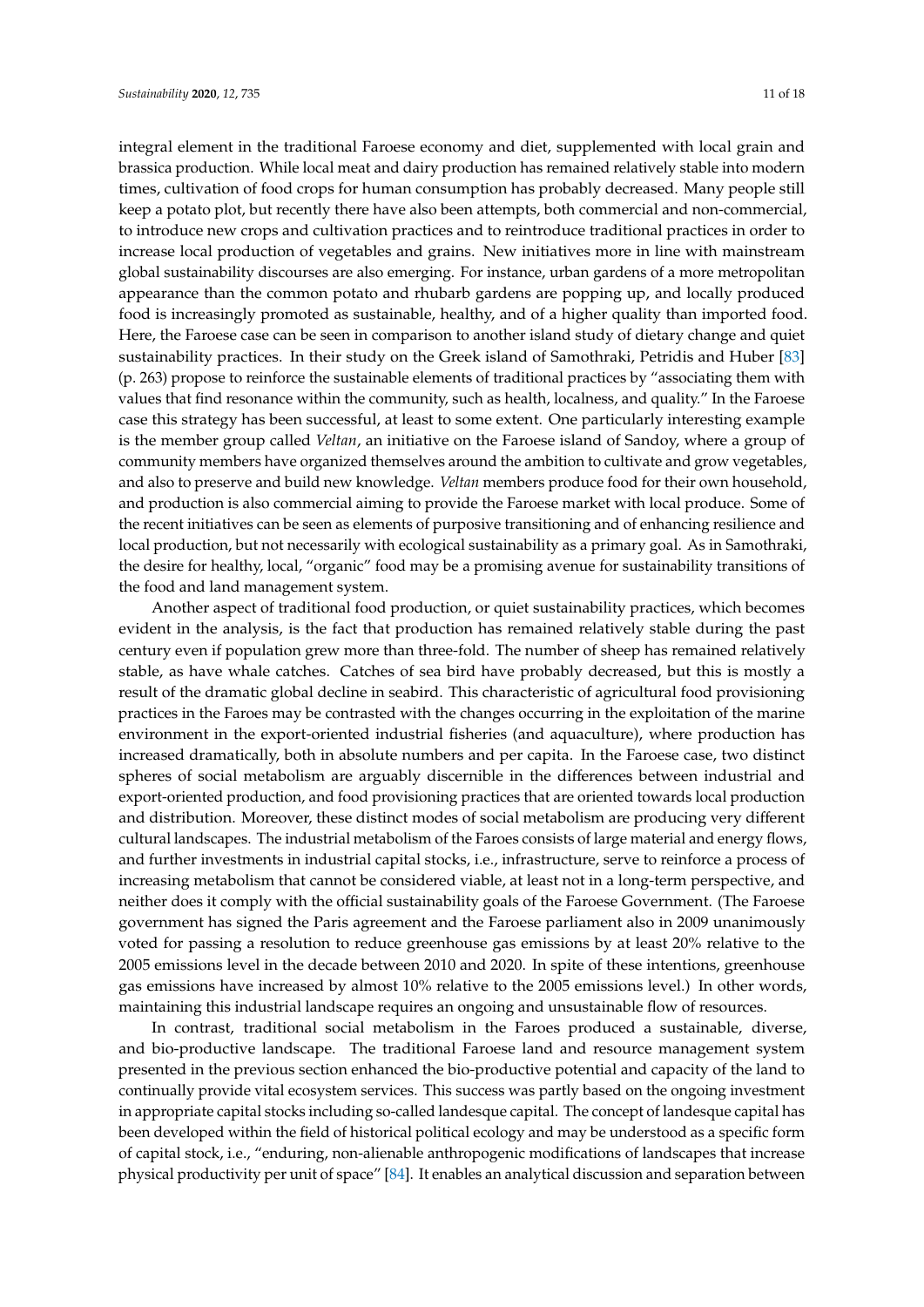two forms and strategies of growth, namely growth as a result of net increase of in-situ bio-physical growth, photosynthesis for instance, and growth as a result of resource appropriation from other systems. As the term of landesque capital enables analysis of this dimension of human-nature interaction, it is useful for investigating the long-term sustainability and productivity of land management systems, both in the past and in the future.

Various forms of landesque capital associated with the traditional land management system are still visible in the Faroese landscape. The stone walls, which marked the border between the infield and the outfield, are one example. Another typical form of landesque capital are the agricultural terraces, *bríkar* in Faroese, on the steep slopes of the infield. Reducing the steepness of the land made them easier to work and prevented soil erosion. A less visible form of landesque capital is the improved quality of soil and pastures through cultivation and grazing practices. All these forms of landesque capital required considerable and continuous investments of labor, as well as intimate knowledge of the environment. The Faroese landscape has been intensively exploited for close to two millennia, even the least accessible cliffs being used for grazing. And yet, most of the ecosystem services available to the first settlers were sustained or enhanced through the centuries and well into the twentieth century [\[67,](#page-15-20)[69\]](#page-16-0). Even the biodiversity of the Faroese landscape may be considered a form of landesque capital, the ecosystem co-evolving with people to produce the Faroese cultural landscape. In this sense, the high levels of biodiversity and productivity of the traditional Faroese landscape should be seen as a result of human activity, not as something remaining in spite of it. Policy attempts at increasing food production or enhancing biodiversity that are not attentive to this crucial role of culture in processes of homogenization and diversification of ecosystems are bound to fail their goal.

The concept of landesque capital helps to illuminate the distinctions between different forms of capital stocks, and the implications of these for (island) sustainability and resilience. Material stocks, or capital, can materialize as commercial artefacts, such as disposable consumer goods, or as improved soil, depending on the cultural organization of social metabolism. The implications for sustainability and the bio-productive capacity of the natural system are compelling. While certain forms of industrial stocks, such as the industrial fishing fleet in this case, obviously serves to increase production, it also relies on very large volumes of external resource flows. When it comes to the fossil energy required to sustain Faroese industrial fisheries, the access to this energy is ultimately dependent upon global market relations or monetary relations. Changes in these relations are largely out of local control and may cause capital stock in the form of an industrial fishing vessel to become immediately unproductive. In comparison, investments in landesque capital, for instance in improved pastures and soil, is less vulnerable to external factors. As Widgren [\[85\]](#page-16-16) (p. 61) puts it, landesque capital has a tendency to survive in different social contexts because "unlike monetary capital, which is fluid in space but fixed in time, landesque capital is fixed in space, but 'fluid' in time." This makes landesque capital hard to appropriate in comparison to capital and resources that can be transported away. The formation of capital stocks as landesque capital or as some other form of stock has a lot to do then with how the social metabolism of a society is related to the outside world [\[9,](#page-13-15)[86\]](#page-16-17). Interestingly, Petridis and Huber [\[83\]](#page-16-14) (p. 282) in their discussion of quiet sustainability on the island of Samothraki direct attention to this potential association between landesque capital, dietary changes, and sustainability transformations. They propose that a reevaluation of older farming systems, such as agricultural terraces, and its association with changing dietary demands for local produce can work to increase both ecological and human health. A reevaluation of these older farming systems would, however, have to entail a reevaluation of the time required to maintain such forms of landesque capital, and more generally of maintaining biocultural landscapes. The issue of time and sustainability is also mentioned by Smith and Jelicka [\[21\]](#page-14-1) in their discussion on policy changes to promote quiet sustainability. They suggest that more radical steps towards enhancing quiet sustainability would require consideration of economies of time within households and communities, for example, the length of the working week. The fundamental question of how people spend their time, how monetary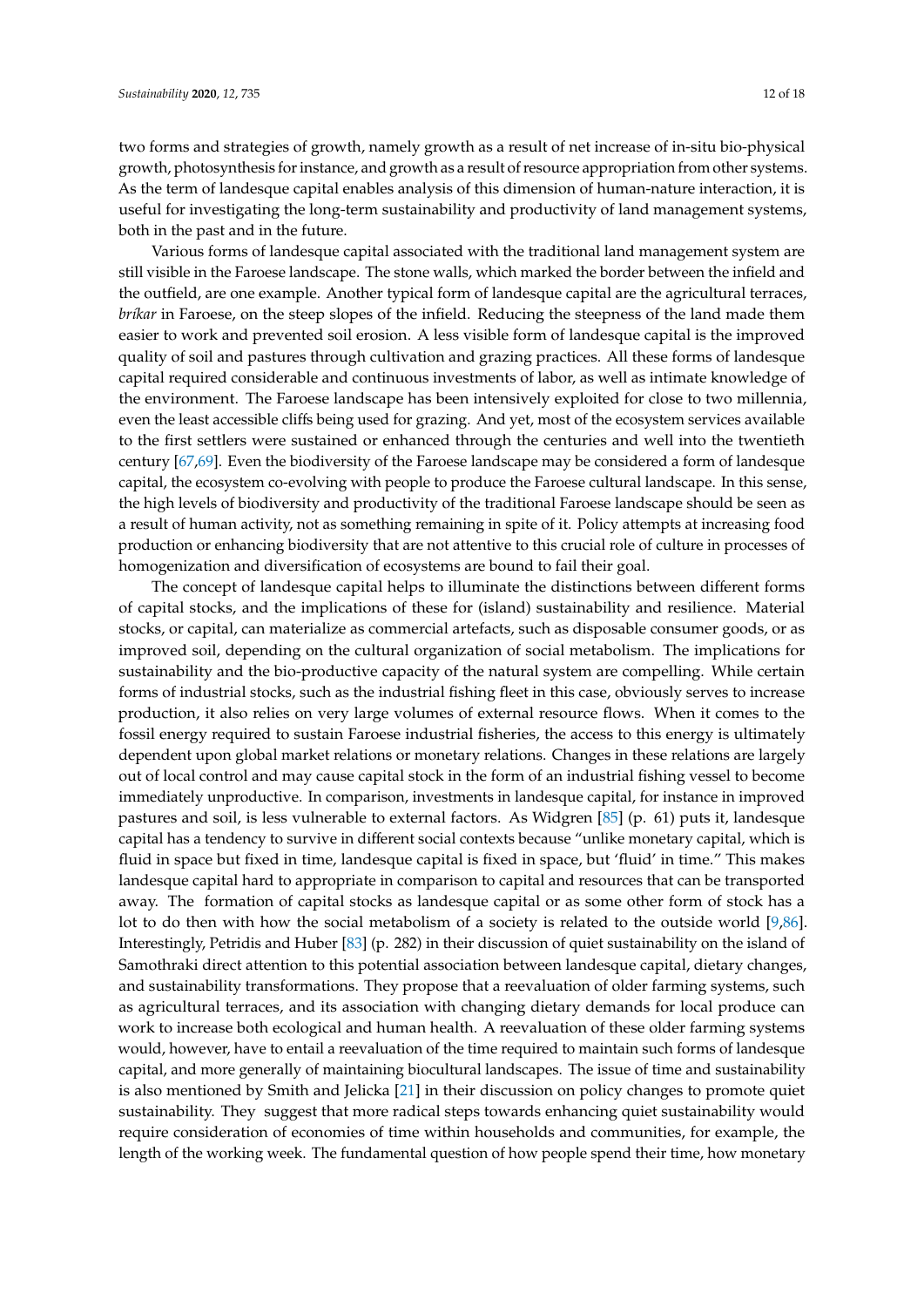value is attributed to different modes of time use, and how that relates to both ecological and human well-being is generally overlooked in mainstream sustainability discourse.

#### **5. Conclusions**

The practices here defined as practices of quiet sustainability are rooted in a traditional land management system that was ecologically sustainable out of necessity. As they have coevolved in a society that has been increasingly connected to the global market economy and dominated and colonized by industrial social metabolism, they are also changing. Food provisioning practices such as sheep, livestock, and poultry rearing increasingly rely on imported animal feed, and the production of local feed, mostly straw fodder, is increasingly mechanized. The question of how a sustainable local food system can be organized in an open economy context requires a deepened and transdisciplinary understanding of how production is coupled to local ecosystems as well as to foreign ecosystems, and how this pertains to issues of resiliency, vulnerability, and sustainability. Chertow et al. [\[12\]](#page-13-7) have explored these relevant themes in a discussion of four island societies that have consciously attempted to reconnect vital aspects of their economies to their natural systems. It is, however, crucially important that such processes are guided by adequate analytical insight into the complexity of sustainable coevolution as both a bio-physical process and a cultural process. While a recoupling of the natural system is always intended to enhance self-sufficiency and resilience, such efforts are not necessarily sustainable in the long term. As an example, efforts at reconnecting Faroese dairy production to the local natural system rather than to rely on imported feed could potentially entail a radical transformation of the Faroese cultural landscape into an agro-industrial landscape. Such transformation towards greater intensification and industrialization of agriculture would increase local production of feed, but considering the very limited land area suitable for mechanized cultivation, it would also contribute to the erosion and abandonment of what Tello et al. [\[87\]](#page-17-0) (p. 52) have called "true biocultural landscapes," entailing a loss of crops, breeds, knowledge, practices, and people.

In conclusion, distinct modes of social metabolism are discernible in the Faroes. An unsustainable industrial metabolism, governed by ideologies of growth, is colonizing and homogenizing the Faroese landscape. Another mode, which is rooted in the traditional land management system involves a direct metabolic connection between people and their landscape through food provisioning practices such as hunting and gathering, cultivation, and animal husbandry. It has been asserted here that these practices can be conceptualized as practices of quiet sustainability and that they should be acknowledged, guided, protected, and promoted, and in a concrete sense be given space in physical and land use planning, both in rural and urban settings. Rather than focusing too narrowly on sustainability transitions that are difficult to overcome and require large restructuring of society and technological infrastructure, as well as behavioral change, practices of quiet sustainability are already in place and deeply meaningful for people to engage in [\[88\]](#page-17-1). In Faroese policy discourse, traditional and alternative food-provisioning practices are perceived at best as supplementary to the "real economy," but their dietary contribution has been shown to be significant in quantitative terms, and a considerable expansion of local food production could arguably be achieved within a quiet sustainability framework, particularly regarding fisheries and cultivation for direct human consumption. Such a trajectory would contribute to both human and ecological health, and would enhance biocultural diversity, resilience, food security, and food sovereignty. It would simultaneously expand the alternatives to the growth-oriented industrial production strategies currently dominating the islands. Further research into diverse and alternative food provisioning practices in the Faroes could provide important insight into how alternative modes and spheres of social metabolism are organized, maintained, and culturally negotiated, and how they can be expanded in order to reduce the social metabolism of human society without undermining human well-being. Thinking with this specific Faroese case and other cases of island metabolism(s), and through the metaphor of islanding, might also provide more general insight into how sustainable socio-metabolic spheres can be protected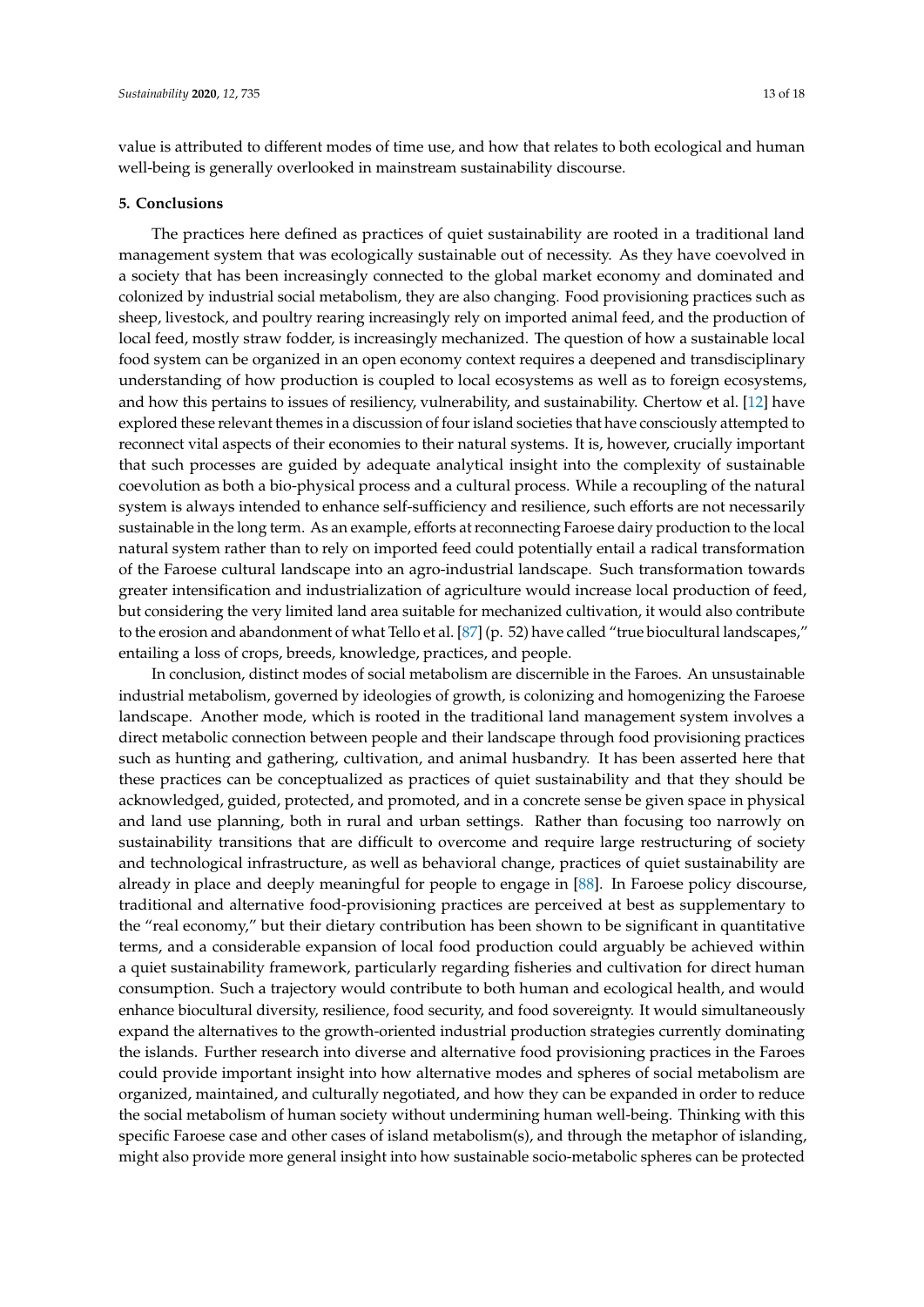and enhanced in a context of globalization and financial speculation in the struggle of forging less resource-intensive paths into the future.

**Funding:** This research received no external funding.

**Conflicts of Interest:** The author declares no conflict of interest.

# **References**

- <span id="page-13-0"></span>1. Krausmann, F.; Gingrich, S.; Eisenmenger, N.; Erb, K.-H.; Haberl, H.; Fischer-Kowalski, M. Growth in global material use, GDP and population during the 20th century. *Ecol. Econ.* **2009**, *68*, 2696–2705. [\[CrossRef\]](http://dx.doi.org/10.1016/j.ecolecon.2009.05.007)
- 2. Steffen, W.; Broadgate, W.; Deutsch, L.; Gaffney, O.; Ludwig, C. The trajectory of the Anthropocene: The Great Acceleration. *Anthr. Rev.* **2015**, *2*, 81–98. [\[CrossRef\]](http://dx.doi.org/10.1177/2053019614564785)
- 3. Schandl, H.; Fischer-Kowalski, M.; West, J.; Giljum, S.; Dittrich, M.; Eisenmerger, N.; Geschke, A.; Lieber, M.; Wieland, H.; Schaffartzik, A.; et al. Global Material Flows and Resource Productivity: Forty Years of Evidence. *J. Ind. Ecol.* **2018**, *22*, 827–838. [\[CrossRef\]](http://dx.doi.org/10.1111/jiec.12626)
- <span id="page-13-1"></span>4. Steffen, W.; Richardson, K.; Rockström, J.; Cornell, S.E.; Fetzer, I.; Bennett, E.M.; Biggs, R.; Carpenter, S.R.; de Vries, W.; Wit, C.A.; et al. Planetary boundaries: Guiding human development on a changing planet. *Science* **2015**, *347*. [\[CrossRef\]](http://dx.doi.org/10.1126/science.1259855)
- <span id="page-13-2"></span>5. McNeill, J.R. *Something New under the Sun. An Environmental History of the Twentieth Century*; Penguin Books: London, UK, 2000.
- <span id="page-13-3"></span>6. O'Neill, D.W.; Fanning, A.L.; Lamb, W.F.; Steinberger, J.K. A good life for all within planetary boundaries. *Nat. Sustain.* **2018**, *1*, 88–95. [\[CrossRef\]](http://dx.doi.org/10.1038/s41893-018-0021-4)
- <span id="page-13-4"></span>7. Gillis, J.R. *Islands of the Mind. How the Human Imagination Created the Atlantic World*; Palgrave Macmillan: London, UK, 2004.
- <span id="page-13-5"></span>8. Clark, E. The ballad dance of the Faroese: Island biocultural geography in an age of globalization. *Tijdschr. Econ. Soc. Geogr.* **2004**, *95*, 284–297. [\[CrossRef\]](http://dx.doi.org/10.1111/j.1467-9663.2004.00308.x)
- <span id="page-13-15"></span>9. Clark, E.; Tsai, H.-M. Islands: Ecologically unequal exchange and landesque capital. In *Ecology and Power, Struggles over Land and Material Resources in the Past, Present and Future*; Hornborg, A., Clark, B., Hermele, K., Eds.; Routledge: New York, NY, USA, 2012; pp. 52–67.
- 10. Deschenes, P.J.; Chertow, M. An island approach to industrial ecology: Towards sustainability in the island context. *J. Environ. Plan. Manag.* **2004**, *47*, 201–217. [\[CrossRef\]](http://dx.doi.org/10.1080/0964056042000209102)
- <span id="page-13-6"></span>11. Krausmann, F.; Richter, R.; Eisenmerger, N. Resource Use in Small Island States: Material Flows in Iceland and Trinidad and Tobago, 1961–2008. *J. Ind. Ecol.* **2014**, *18*, 294–305. [\[CrossRef\]](http://dx.doi.org/10.1111/jiec.12100)
- <span id="page-13-7"></span>12. Chertow, M.; Fugate, E.; Ashton, W. The intimacy of human-nature interactions in islands. In *Long-Term Socio-Ecological Research. Studies in Society-Nature Interactions across Spatial and Temporal Scales*; Singh, S.J., Haberl, H., Chertow, M., Mirtl, M., Schmid, M., Eds.; Springer: Dordrecht, The Netherland, 2013; Volume 2, pp. 315–338.
- <span id="page-13-8"></span>13. Bogadóttir, R. Blue Growth and its discontents in the Faroe Islands: An island perspective on Blue (De) Growth, sustainability, and environmental justice. *Sustain. Sci.* **2019**. [\[CrossRef\]](http://dx.doi.org/10.1007/s11625-019-00763-z)
- <span id="page-13-9"></span>14. Gowdy, J.M.; McDaniel, C.N. The physical destruction of Nauru: An example of weak sustainability. *Land Econ.* **1999**, *75*, 333–338. [\[CrossRef\]](http://dx.doi.org/10.2307/3147015)
- <span id="page-13-10"></span>15. Hornborg, A. Ecology as semiotics: Outlines of a contextualist paradigm for human ecology. In *Nature and Society Anthropological Perspectives*; Descola, P., Palsson, G., Eds.; Routledge: London, UK, 1996.
- <span id="page-13-11"></span>16. Rozzi, R. Biocultural Ethics: From Biocultural Homogenization Toward Biocultural Conservation. In *Linking Ecology and Ethics for a Changing World: Values, Philosophy, and Action*; Rozzi, R., Pickett, S., Palmer, C., Armesto, J.J., Callicot, J.B., Eds.; Springer: New York, NY, USA, 2013; pp. 9–32.
- <span id="page-13-12"></span>17. Sánchez-Bayo, F.; Wyckhuys, K.A.G. Worldwide decline of the entomofauna: A review of its drivers. *Biol. Conserv.* **2019**, *232*, 8–27. [\[CrossRef\]](http://dx.doi.org/10.1016/j.biocon.2019.01.020)
- <span id="page-13-13"></span>18. Hegmon, M. *The Give and Take of Sustainability: Archaeological and Anthropological Perspectives on Tradeo*ff*s*; Cambridge University Press: New York, NY, USA, 2017.
- <span id="page-13-14"></span>19. McMillen, H.L.; Ticktin, T.; Friedlander, A.; Jupiter, S.D.; Thaman, R.; Campbell, J. Samll islands, valuable insights: Systems of customary resource use and resilience to climate change in the Pacific. *Ecol. Soc.* **2015**, *19*, 44. [\[CrossRef\]](http://dx.doi.org/10.5751/ES-06937-190444)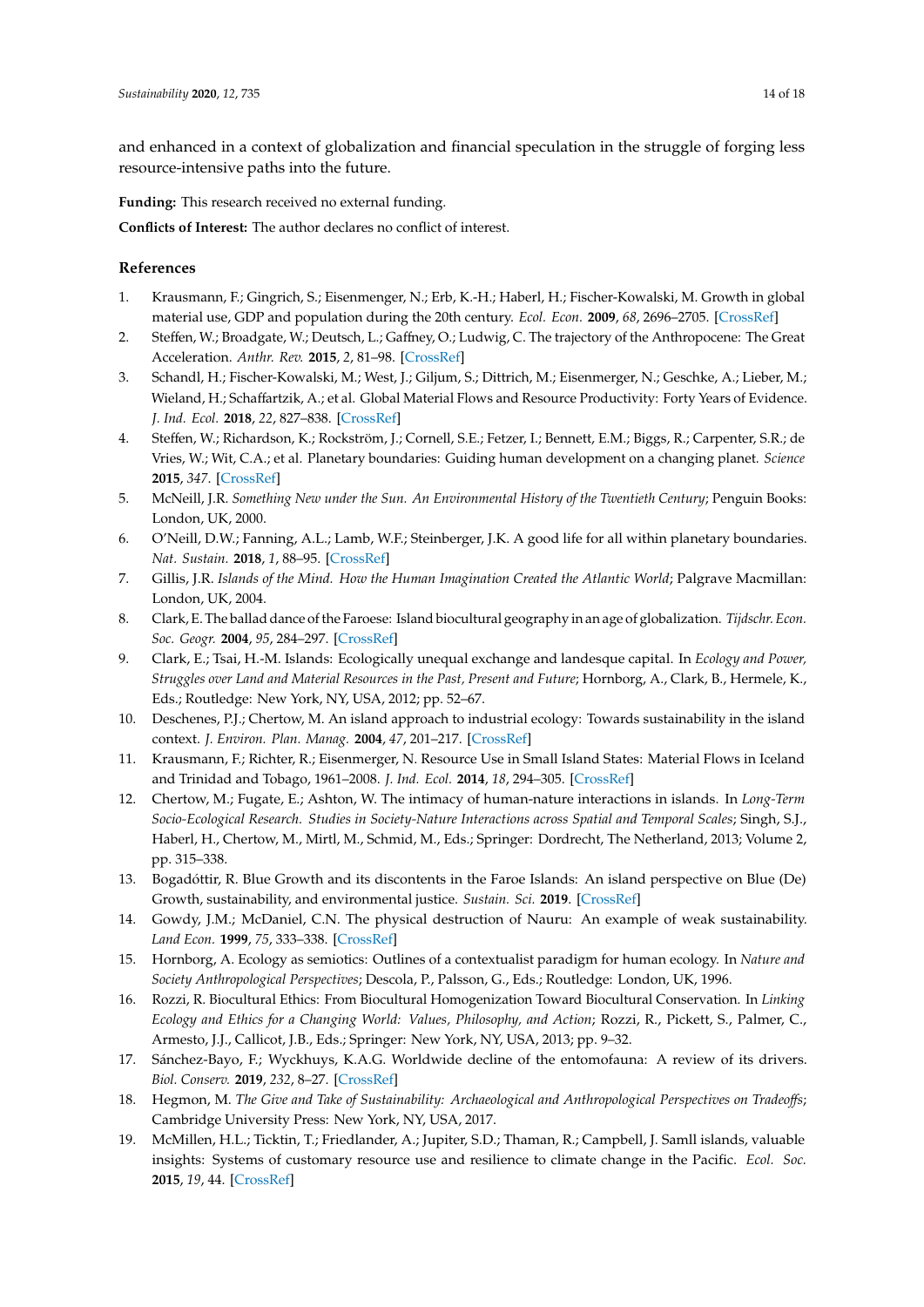- <span id="page-14-0"></span>20. Gadgil, M.; Berkes, F.; Folke, C. Indigenous Knowledge for Biodiversity Conservation. *Ambio* **1993**, *22*, 151–156.
- <span id="page-14-1"></span>21. Smith, J.; Jehlicka, P. Quiet sustainability: Fertile lessons from Europe's productive gardeners. *J. Rural Stud.* **2013**, *32*, 148–157. [\[CrossRef\]](http://dx.doi.org/10.1016/j.jrurstud.2013.05.002)
- <span id="page-14-2"></span>22. Gibson-Graham, J.K. Diverse economies: Performative practices for 'other worlds'. *Prog. Hum. Geogr.* **2008**, *32*, 613–632. [\[CrossRef\]](http://dx.doi.org/10.1177/0309132508090821)
- <span id="page-14-3"></span>23. Trawick, P.; Hornborg, A. Revisiting the Image of Limited Good: On Sustainability, Thermodynamics, and the Illusion of Creating Wealth. *Curr. Anthropol.* **2015**, *56*, 1–27. [\[CrossRef\]](http://dx.doi.org/10.1086/679593)
- <span id="page-14-4"></span>24. Blakie, P.; Brookfield, H. *Land Degradation and Society*; Routledge: New York, NY, USA, 1987.
- 25. Widgren, M.; Håkansson, N.T. Landesque Capital: What is the Concept Good For? In *Landesque Capital. The Historical Ecology of Enduring Landscape Modifications*; Håkansson, N.T., Widgren, M., Eds.; Left Coast Press: Walnut Creek, CA, USA, 2014; pp. 9–30.
- 26. Håkansson, N.T.; Widgren, M. (Eds.) *Landesque Capital. The Historical Ecology of Enduring Landscape Modifications*; Left Coast Press: Walnut Creek, CA, USA, 2014.
- 27. Winiwarter, V.; Schmid, M.; Haberl, H.; Singh, S.J. Why Legacies Matter: Merits of a Long-Term Perspective. In *Social Ecology, Society-Nature Interaction across Space and Time*; Haberl, H., Fischer-Kowalski, M., Krausmann, F., Winiwarter, V., Eds.; Springer International: Cham, Switzerland, 2016; pp. 149–168.
- 28. Gingrich, S.; Schmid, M.; Dirnbock, T.; Dullinger, I.; Garstenauer, R.; Gaube, V.; Haberl, H.; Kainz, M.; Kreiner, D.; Mayer, R.; et al. Long-Term Socio-Ecological Research in Practice: Lessons from the Inter- and Transdisciplinary Research in the Austrian Eisenwurzen. *Sustainability* **2016**, *8*, 743. [\[CrossRef\]](http://dx.doi.org/10.3390/su8080743)
- 29. Balée, W. *Advances in Historical Ecology*; Columbia University Press: New York, NY, USA, 1998.
- 30. Haberl, H.; Winiwarter, V.; Andersson, K.; Ayres, R.U.; Boone, C.; Castillo, A.; Cunfer, G.; Fischer-Kowalski, M.; Freudenburg, W.R.; Furman, E.; et al. From LTER to LTSER: Conceptualizing the Socioeconomic Dimension of Long-Term Socioecological Research. *Ecol. Soc.* **2006**, *11*, 13. [\[CrossRef\]](http://dx.doi.org/10.5751/ES-01786-110213)
- <span id="page-14-5"></span>31. González de Molina, M.; Toledo, V.M. *The Social Metabolism: A Socio-Ecological Theory of Historical Change*; Springer: London, UK, 2014.
- <span id="page-14-6"></span>32. Haberl, H.; Wiedenhofer, D.; Erb, K.-H.; Görg, C.; Krausmann, F. The Material Stock-Flow-Service Nexus: A New Approach for Tackling the Decoupling Conundrum. *Sustainability* **2017**, *9*, 1049. [\[CrossRef\]](http://dx.doi.org/10.3390/su9071049)
- 33. Weisz, H.; Suh, S.; Graedel, T.E. Industrial Ecology: The role of manufactured capital in sustainability. *Proc. Natl. Sci. Acad. USA* **2015**, *112*, 6260–6264. [\[CrossRef\]](http://dx.doi.org/10.1073/pnas.1506532112)
- <span id="page-14-7"></span>34. Lin, C.; Liu, G.; Müller, D.B. Characterizing the role of built environment stocks in human development and emission growth. *Resour. Conserv. Recycl.* **2017**, *123*, 67–72. [\[CrossRef\]](http://dx.doi.org/10.1016/j.resconrec.2016.07.004)
- <span id="page-14-8"></span>35. Hornborg, A.; McNeill, J.R.; Martinez-Alier, J. *Rethinking Environmental History: World-System History and Global Environmental Change*; Altamira Press: Plymouth, UK, 2007.
- <span id="page-14-9"></span>36. Widgren, M. Slaves: Inequaliy and sustainable agriculture in pre-colonial West Africa. In *Ecology and Power: Struggles over Land and Material Resources in the Past, Present, and Future*; Hornborg, A., Clark, B., Hermele, K., Eds.; Routledge: London, UK, 2012; pp. 97–107.
- <span id="page-14-10"></span>37. Piketty, T. *Capital in the Twenty-First Century*; Harvard University Press: Cambridge, MA, USA, 2014.
- <span id="page-14-11"></span>38. Hickel, J. Is global inequality getting better or worse? A critique of the World Bank's convergence narrative. *Third World Q.* **2017**, *38*, 2208–2222. [\[CrossRef\]](http://dx.doi.org/10.1080/01436597.2017.1333414)
- <span id="page-14-12"></span>39. Baldacchino, G.; Clark, E. Guest editorial introduction: Islanding cultural geographies. *Cult. Geogr.* **2013**, *20*, 129–134. [\[CrossRef\]](http://dx.doi.org/10.1177/1474474012469594)
- <span id="page-14-13"></span>40. Hornborg, A. How to turn an ocean liner: A proposal for voluntary degrowth by redesigning money for sustainability, justice, and resilience. *J. Political Ecol.* **2017**, *24*, 623–632. [\[CrossRef\]](http://dx.doi.org/10.2458/v24i1.20900)
- <span id="page-14-14"></span>41. Fischer-Kowalski, M. Analyzing sustainability transitions as a shift between socio-metabolic regimes. *Environ. Innov. Soc. Transit.* **2011**, *1*, 152–159. [\[CrossRef\]](http://dx.doi.org/10.1016/j.eist.2011.04.004)
- <span id="page-14-15"></span>42. Haberl, H.; Fischer-Kowalski, M.; Krausmann, F.; Martinez-Alier, J.; Winiwarter, V. A socio-metabolic transition towards sustainability? Challenges for another Great Transformation. *Sustain. Dev.* **2011**, *19*, 1–14. [\[CrossRef\]](http://dx.doi.org/10.1002/sd.410)
- <span id="page-14-16"></span>43. Graeber, D. *Debt the First FiveThousand Years*; Melville House: New York, NY, USA, 2011.
- <span id="page-14-17"></span>44. Wengrow, D.; Graeber, D. Farewell to the 'childhood of man': Ritual, seasonality, and the origins of inequality. *J. R. Anthropol. Inst.* **2015**, *21*, 597–619. [\[CrossRef\]](http://dx.doi.org/10.1111/1467-9655.12247)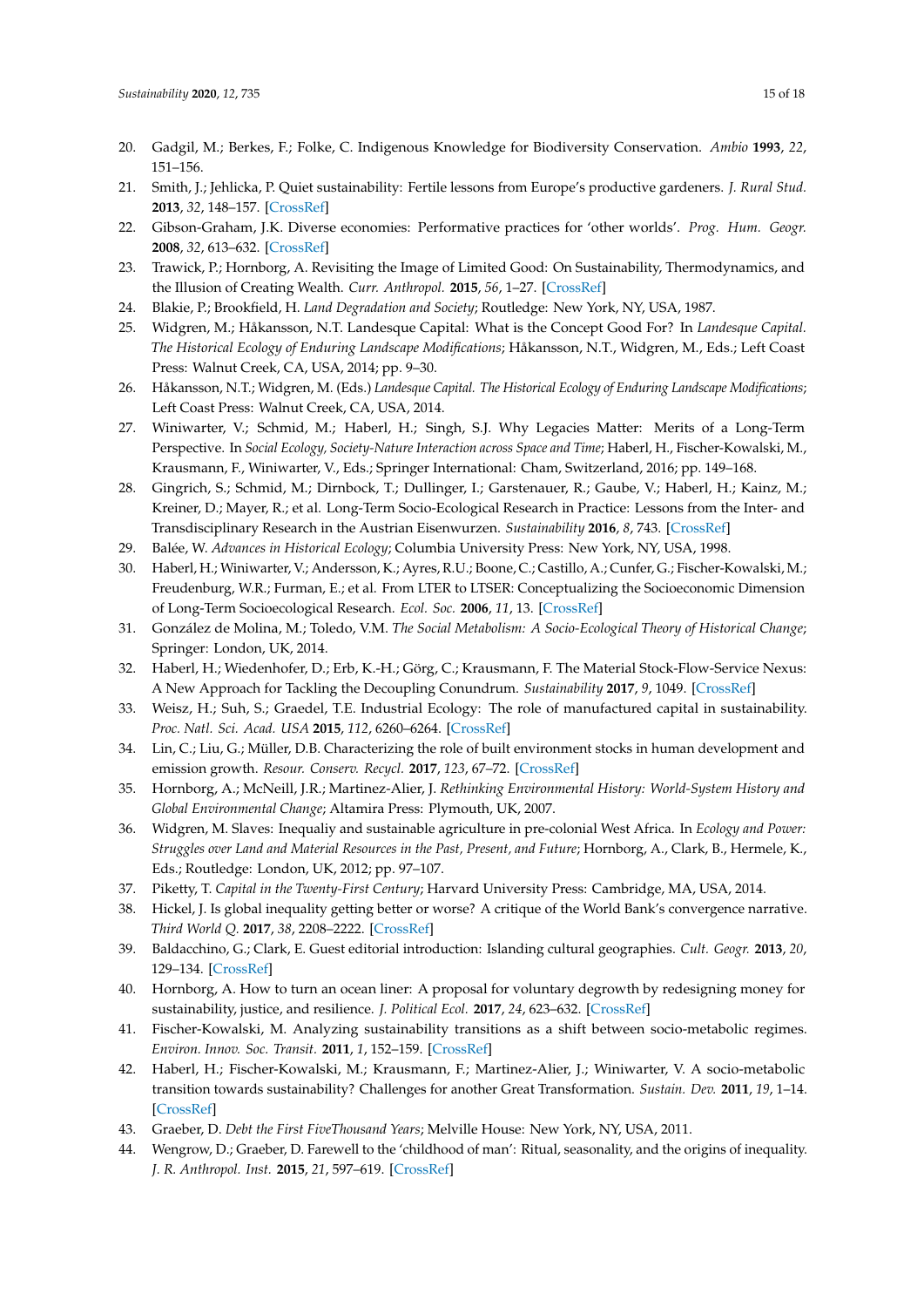- <span id="page-15-0"></span>45. House of Industry. 2019. Available online: https://www.industry.fo/[international-edition](https://www.industry.fo/international-edition/about-the-faroe-islands/economic-situation)/about-the-faroeislands/[economic-situation](https://www.industry.fo/international-edition/about-the-faroe-islands/economic-situation) (accessed on 20 September 2019).
- <span id="page-15-1"></span>46. Fischer-Kowalski, M.; Weizs, H. Society as a hybrid between material and symbolic realms: Toward a theoretical framework of society-nature interaction. *Adv. Hum. Ecol.* **1999**, *8*, 215–251.
- <span id="page-15-2"></span>47. Fischer-Kowalski, M.; Haberl, H. Social metabolism: A metrics for biophysical growth and degrowth. In *Handbook of Ecological Economics*; Martinez-Alier, J., Muradian, R., Eds.; Edward Elgar: Cheltenham, UK, 2015; pp. 100–138.
- <span id="page-15-3"></span>48. Ministry of Trade (Vinnumálastýrið). *Álit um Landbúnaðarviðurskifti Føroya*; Appointed Committee under the Ministry of Trade: Tórshavn, Faroe Islands, 1997.
- <span id="page-15-4"></span>49. Jákupstovu, H. *Fiskiskapur við Førpyar í 100 ár*; Fiskirannsóknarstovan: Tórshavn, Faroe Islands, 2004.
- <span id="page-15-5"></span>50. SFI2019. Available online: https://[statbank.hagstova.fo](https://statbank.hagstova.fo/pxweb/en/H2/H2__UH__UH01/uh_uthbolk.px/)/pxweb/en/H2/H2\_\_UH\_\_UH01/uh\_uthbolk.px/ (accessed on 18 November 2019).
- <span id="page-15-6"></span>51. Eurostat. 2019. Available online: https://ec.europa.eu/eurostat/[statistics-explained](https://ec.europa.eu/eurostat/statistics-explained/index.php/Physical_imports_and_exports)/index.php/Physical\_ [imports\\_and\\_exports](https://ec.europa.eu/eurostat/statistics-explained/index.php/Physical_imports_and_exports) (accessed on 23 September 2019).
- <span id="page-15-7"></span>52. Guillen, J.; Cheilari, A.; Damalas, D.; Barbas, T. Oil for Fish: An Energy Return on Investment Analysis of Selected European Union Fishing Fleets. *J. Ind. Ecol.* **2016**, *20*, 145–153. [\[CrossRef\]](http://dx.doi.org/10.1111/jiec.12272)
- <span id="page-15-8"></span>53. Environment Agency of the Faroe Islands. 2019. Available online: http://www.us.fo/[Default.aspx?ID](http://www.us.fo/Default.aspx?ID=14068)=14068 (accessed on 28 September 2019).
- <span id="page-15-9"></span>54. Environment Agency of the Faroe Islands. 2019. Available online: http://[umhvorvisstovan.fo](http://umhvorvisstovan.fo/Default.aspx?ID=14086)/Default.aspx? ID=[14086](http://umhvorvisstovan.fo/Default.aspx?ID=14086) (accessed on 23 September 2019).
- <span id="page-15-10"></span>55. Environment Agency of the Faroe Islands. 2019. Available online: http://www.us.fo/[Default.aspx?ID](http://www.us.fo/Default.aspx?ID=14217)=14217 (accessed on 18 November 2019).
- <span id="page-15-11"></span>56. Eurostat. 2019. Available online: https://ec.europa.eu/eurostat/[statistics-explained](https://ec.europa.eu/eurostat/statistics-explained/index.php?title=File:Municipal_waste_landfilled,_incinerated,_recycled_and_composted,_EU-28,_1995-2017.png)/index.php?title=File: [Municipal\\_waste\\_landfilled,\\_incinerated,\\_recycled\\_and\\_composted,\\_EU-28,\\_1995-2017.png](https://ec.europa.eu/eurostat/statistics-explained/index.php?title=File:Municipal_waste_landfilled,_incinerated,_recycled_and_composted,_EU-28,_1995-2017.png) (accessed on 23 September 2019).
- <span id="page-15-12"></span>57. Guttesen, R. Animal production and climate variation in the Faeroe Islands in the 19th century. *Geogr. Tidsskr. Dan. J. Geogr.* **2003**, *103*, 81–91. [\[CrossRef\]](http://dx.doi.org/10.1080/00167223.2003.10649494)
- <span id="page-15-13"></span>58. Christiansen, S. Faroese Spade-Cultivation, Reinavelta, Its Practice, Function, and History. *Fróðskaparrit* **1989**, *38–39*, 143–152.
- <span id="page-15-14"></span>59. Guttesen, R. Veðurlag, framleiðsla, og fólkatal í 1800-talinum og fyrr. In *Brot úr Føroya Søgu*; Nolsøe, L., Ed.; Fróðskapur: Tórshavn, Faroe Islands, 2010; pp. 43–65.
- 60. Guttesen, R. Commander Loebner's tables and vital necessities in the Faeroe Islands in 1813. *Geogr. Tidsskr.* **1999**, *1*, 75–80.
- 61. Guttesen, R. Plant production on a Faroese farm 1813–1892, related to climate fluctuations. *Geogr. Tidsskr. Dan. J. Geogr.* **2001**, *101*, 67–76. [\[CrossRef\]](http://dx.doi.org/10.1080/00167223.2001.10649451)
- <span id="page-15-15"></span>62. Guttesen, R. Food production, climate and population in the Faeroe Islands 1584–1652. *Geogr. Tidsskr. Dan. J. Geogr.* **2004**, *104*, 35–46. [\[CrossRef\]](http://dx.doi.org/10.1080/00167223.2004.10649517)
- <span id="page-15-16"></span>63. Thorsteinsson, A. Land Divisions, Land Rights, and Land Ownership in the Faeroe Islands. In *Nordic Landscapes: Region and Belonging on the Northern Edge of Europe*; Jones, M., Olwig, K.R., Eds.; University of Minnesota Press: Minneapolis, MN, USA, 2008; pp. 77–105.
- <span id="page-15-18"></span><span id="page-15-17"></span>64. Thorsteinsson, A. Merkur, alin og gyllin—Gomul føroysk virðismeting. *Frøði* **1993**, *1*, 4–9.
- 65. Church, M.J.; Arge, S.V.; Brewington, S.; McGovern, T.H.; Woollett, J.M.; Perdikaris, S.; Lawson, I.T.; Cook, G.T.; Amundsen, C.; Harrison, R.; et al. Puffins, Pigs, Cod and Barley: Paleoeconomy at Undir Junkarinsfløtti, Sandoy, Faroe Islands. *Environ. Archaeol.* **2005**, *10*, 179–197. [\[CrossRef\]](http://dx.doi.org/10.1179/env.2005.10.2.179)
- <span id="page-15-19"></span>66. Mahler, D.L. The Stratigraphical Cultural Landscape. In *Outland Use in Preindustrial Europe*; Anderson, H., Ersgård, L., Svensson, E., Eds.; Lund Studies in Medieval Archaeology 20; Institute of Archaeology, University of Lund: Lund, Sweden, 1998; pp. 49–62.
- <span id="page-15-20"></span>67. Lawson, I.T.; Church, M.J.; McGovern, T.H.; Arge, S.V.; Wollett, J.; Edwards, K.J.; Gathorne-Hardy, J.; Dugmore, A.J.; Cook, G.; Mairs, K.-A.; et al. Historical Ecology on Sandoy, Faroe Islands: Palaeoenvironmental and Archaeological Perspectives. *Hum. Ecol.* **2005**, *33*, 651–684. [\[CrossRef\]](http://dx.doi.org/10.1007/s10745-005-7681-1)
- <span id="page-15-21"></span>68. Ostrom, E. *Governing the Commons. The Evolution of Institutions for Collective Action*; Cambridge University Press: Cambridge, UK, 1990.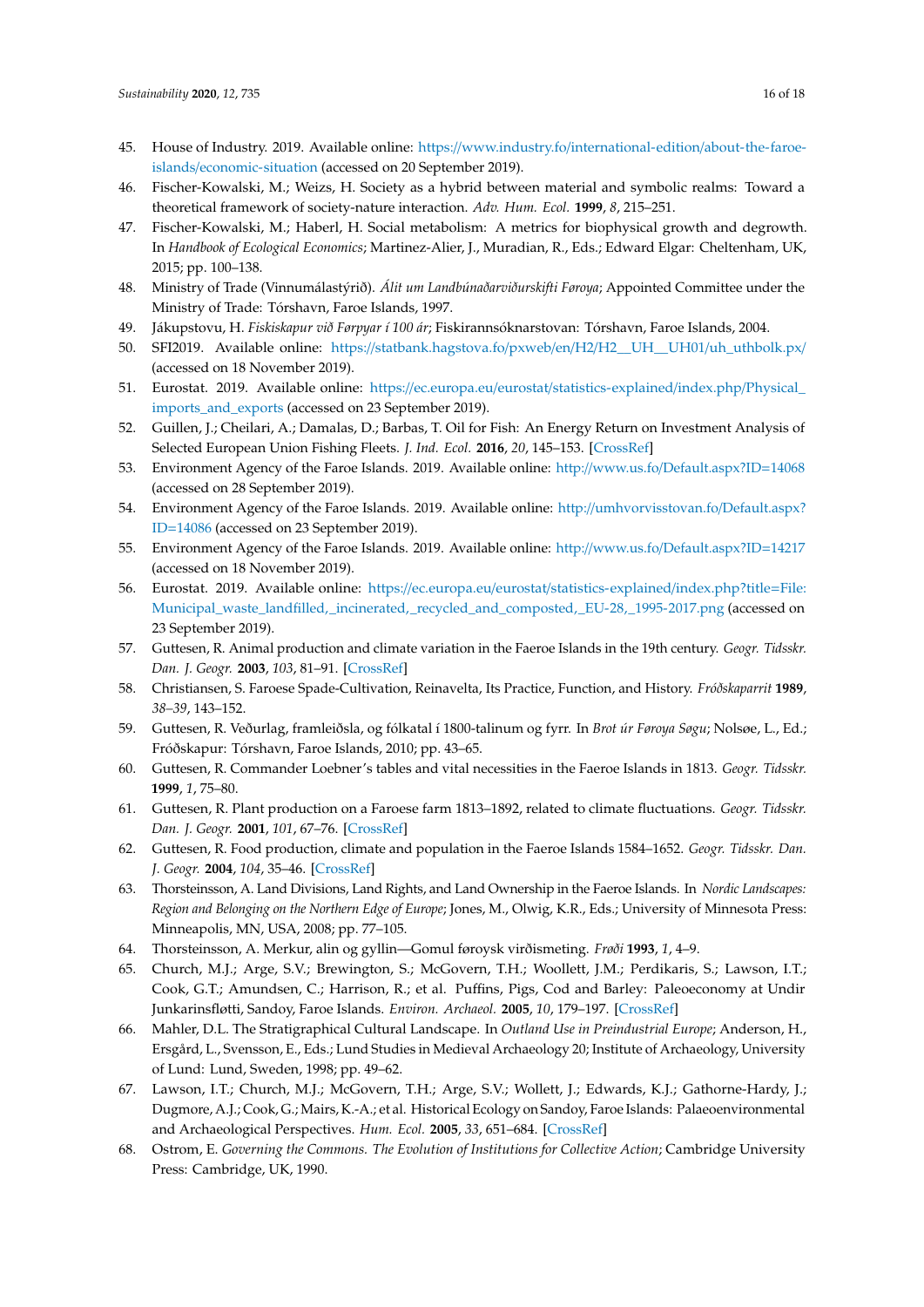- <span id="page-16-0"></span>69. Brewington, S. Tradeoffs and Human Well-Being: Achieving Sustainability in the Faroe Islands. In *The Give and Take of Sustainability. Archaeological and Anthropological Perspectives on Tradeo*ff*s*; Hegmon, M., Ed.; Cambridge University Press: New York, NY, USA, 2017; pp. 222–243.
- <span id="page-16-1"></span>70. Isholm, E. Eplaskipið 1840—Tá tað almenna fór at keypa eplir. *Frøði* **2014**, *3*, 26–31.
- <span id="page-16-2"></span>71. Isholm, E. Fiskivinna sum Broytingaramboð hjá Amtmanninum. Ph.D. Thesis, Fróðskaparsetur Føroya, Tórshavn, Faroe Islands, 8 February 2019.
- <span id="page-16-3"></span>72. Barthel, S.; Isendahl, C. Urban gardens, agriculture, and water management: Sources of resilience for long-term food security in cities. *Ecol. Econ.* **2013**, *86*, 224–234. [\[CrossRef\]](http://dx.doi.org/10.1016/j.ecolecon.2012.06.018)
- <span id="page-16-4"></span>73. Lin, B.B.; Chappell, M.J.; Vandermeer, J.; Smith, G.; Quintero, E.; Benzner-Kerr, R.; Griffith, D.M.; Ketcham, S.; Latta, S.C.; McMichael, P.; et al. Effects of industrial agriculture on climate change and the mitigation potential of small-scale agro-ecological farms. *CAB Rev. Perspect. Agric. Vet. Sci. Nutr. Nat. Resour.* **2011**, *6*, 1–18. [\[CrossRef\]](http://dx.doi.org/10.1079/PAVSNNR20116020)
- <span id="page-16-5"></span>74. SFI2019. Available online: https://statbank.hagstova.fo/pxweb/en/H2/[H2\\_\\_MT\\_\\_MT08\\_\\_MT0802](https://statbank.hagstova.fo/pxweb/en/H2/H2__MT__MT08__MT0802/MT306.px/)/MT306.px/ (accessed on 18 November 2019).
- <span id="page-16-6"></span>75. Austrheim, G.; Asheim, L.J.; Bjarnason, G.; Feilberg, J.; Fosaa, A.M.; Holand, Ø.; Høegh, K.; Jonsdottir, I.S.; Magnússon, B.; Mortensen, L.E.; et al. Sheep grazing in the North Atlantic region: A long term perspective on management, resource economy and ecology. *Rapport Zoologisk Serie* **2008**, *3*, 86.
- <span id="page-16-7"></span>76. Ross, L.C.; Austrheim, G.; Asheim, L.J.; Bjarnason, G.; Feilberg, J.; Fosaa, A.M.; Hester, A.J.; Holand, Ø.; Jónsdóttir, I.S.; Mortensen, L.E.; et al. Sheep grazing in the North Atlantic region: A long-term perspective on environmental sustainability. *Ambio* **2016**, *45*, 551–566. [\[CrossRef\]](http://dx.doi.org/10.1007/s13280-016-0771-z) [\[PubMed\]](http://www.ncbi.nlm.nih.gov/pubmed/26932602)
- <span id="page-16-8"></span>77. González de Molina, M.; Soto Fernández, D.; Infante-Amate, J.; Aguilera, E.; Vila Traver, J.; Guzmán, G.I. Decoupling Food from Land: The Evolution of Spanish Agriculture from 1960 to 2010. *Sustainability* **2017**, *9*, 2348. [\[CrossRef\]](http://dx.doi.org/10.3390/su9122348)
- <span id="page-16-9"></span>78. Randbøll Wolff, M. Belysning af de Konkurrencemæssige Vilkår, Som Færøsk Landbrug er Konfronteret Med fra Importerede Landbrugs-og Fødevarer, Særlig fra Overføringsstøttet Produktion i EU og EØS. En Rapport Udarbejdet på Opdrag af Búnaðarstovan 2016. Available online: http://[www.bst.fo](http://www.bst.fo/Admin/Public/DWSDownload.aspx?File=%2fFiles%2fFiler%2fBunadarstovan%2fBelysning+af+de+konkurrencem%c3%a6ssige+vilk%c3%a5r+for+f%c3%a6r%c3%b8sk+landbrug_M_R_Wolff_juni+2016.pdf)/Admin/Public/ DWSDownload.aspx?File=[%2fFiles%2fFiler%2fBunadarstovan%2fBelysning](http://www.bst.fo/Admin/Public/DWSDownload.aspx?File=%2fFiles%2fFiler%2fBunadarstovan%2fBelysning+af+de+konkurrencem%c3%a6ssige+vilk%c3%a5r+for+f%c3%a6r%c3%b8sk+landbrug_M_R_Wolff_juni+2016.pdf)+af+de+konkurrencem% c3%a6ssige+vilk%c3%a5r+for+[f%c3%a6r%c3%b8sk](http://www.bst.fo/Admin/Public/DWSDownload.aspx?File=%2fFiles%2fFiler%2fBunadarstovan%2fBelysning+af+de+konkurrencem%c3%a6ssige+vilk%c3%a5r+for+f%c3%a6r%c3%b8sk+landbrug_M_R_Wolff_juni+2016.pdf)+landbrug\_M\_R\_Wolff\_juni+2016.pdf (accessed on 18 November 2019).
- <span id="page-16-10"></span>79. Olsen, B.; Havstovan, Faroe Marine Research Institute, Tórshavn, Faroe Islands. Personal communication, 11 October 2019.
- <span id="page-16-11"></span>80. Bloch, D.; Zachariassen, M. The "skinn" values of Faroe Islands pilot whales: An evaluation and corrective proposal. *JN Atl. Stud.* **1989**, *1*, 38–56.
- <span id="page-16-12"></span>81. Sans, P.; Combris, P. World meat consumption patterns: An overview of the last fifty years (1961–2011). *Meat Sci.* **2015**, *109*, 106–111. [\[CrossRef\]](http://dx.doi.org/10.1016/j.meatsci.2015.05.012)
- <span id="page-16-13"></span>82. Westhoek, H.; Lesschen, J.P.; Rood, T.; Wagner, S.; De Marco, A.; Murphy-Bokern, D.; Leip, A.; Van Grinsven, H.; Sutton, M.A.; Oenema, O. Food choices, health and environment: Effects of cutting Europe's meat and dairy intake. *Glob. Environ. Chang.* **2014**, *26*, 196–205. [\[CrossRef\]](http://dx.doi.org/10.1016/j.gloenvcha.2014.02.004)
- <span id="page-16-14"></span>83. Petridis, P.; Huber, J. A Socio-metabolic Transition of Diets on a Greek Island: Evidence of "Quiet Sustainability". In *Socio-Metabolic Perspectives on the Sustainability of Local Food Systems*; Frankova, E., Haas, W., Singh, S.J., Eds.; Springer International Publishing: Cham, Switzerland, 2017; Volume 7, pp. 263–289.
- <span id="page-16-15"></span>84. Hornborg, A.; Eriksen, L.; Bogadóttir, R. Correlating Landesque Capital and Ethno-Political Integration in Pre-Columbian South America. In *Landesque Capital: The Historical Ecology of Enduring Landscape Modifications*; Håkansson, N.T., Widgren, M., Eds.; Left Coast Press: Walnut Creek, CA, USA, 2014; pp. 215–231.
- <span id="page-16-16"></span>85. Widgren, M. Precolonial Landesque Capital: A Global Perspective. In *Rethinking Environmental History: World-System History and Global Environmental Change*; Hornborg, A., McNeill, J.R., Martinez-Alier, J., Eds.; Rowman Altamira: Lanham, MD, USA, 2007; pp. 61–77.
- <span id="page-16-17"></span>86. Bayliss-Smith, T. From Taro Garden to Golf Course? Alternative Futures for Agricultural Capital in the Pacific Islands. In *Environment and Development in the Pacific Islands*; Burt, B., Clerk, C., Eds.; National Centre for Development Studies, Research School of Pacific and Asian Studies, the Australian National University: Canberra, Australia, 1997; pp. 143–170.